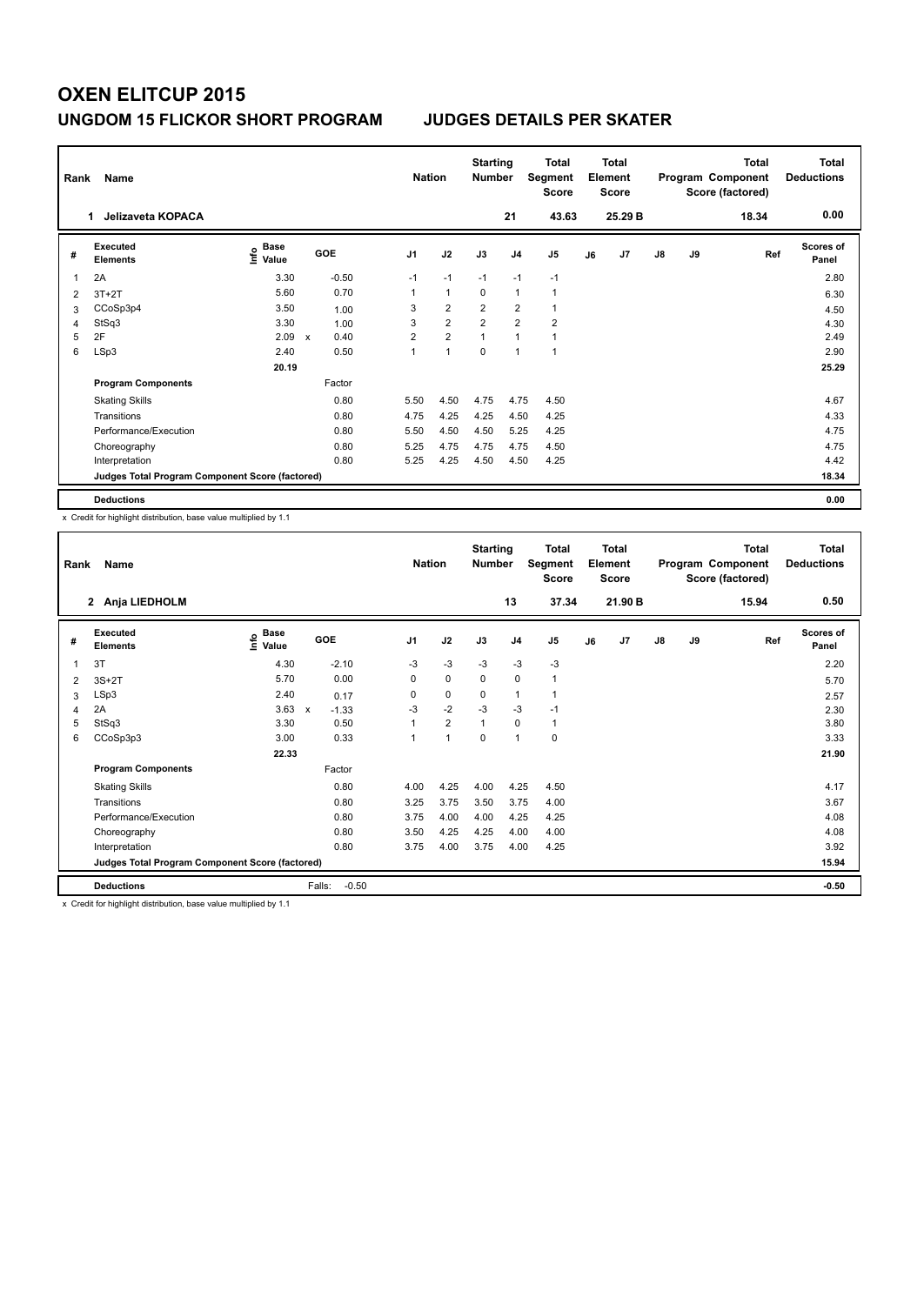| Rank | Name<br><b>Wilma BROVALL</b><br>3               |                              |                   | <b>Nation</b>  |             | <b>Starting</b><br><b>Number</b> | 4              | <b>Total</b><br>Segment<br><b>Score</b><br>34.06 |    | <b>Total</b><br>Element<br><b>Score</b><br>20.14 B |               |    | <b>Total</b><br>Program Component<br>Score (factored)<br>14.42 | Total<br><b>Deductions</b><br>0.50 |
|------|-------------------------------------------------|------------------------------|-------------------|----------------|-------------|----------------------------------|----------------|--------------------------------------------------|----|----------------------------------------------------|---------------|----|----------------------------------------------------------------|------------------------------------|
| #    | Executed<br><b>Elements</b>                     | <b>Base</b><br>١nfo<br>Value | GOE               | J <sub>1</sub> | J2          | J3                               | J <sub>4</sub> | J <sub>5</sub>                                   | J6 | J <sub>7</sub>                                     | $\mathsf{J}8$ | J9 | Ref                                                            | Scores of<br>Panel                 |
| 1    | 3S                                              | 4.40                         | $-2.10$           | -3             | $-3$        | $-3$                             | $-3$           | $-3$                                             |    |                                                    |               |    |                                                                | 2.30                               |
| 2    | CCoSp3p4                                        | 3.50                         | 0.33              | $\mathbf{1}$   | $-1$        | $\mathbf 0$                      | $\mathbf{1}$   | $\mathbf{1}$                                     |    |                                                    |               |    |                                                                | 3.83                               |
| 3    | 2A                                              | 3.30                         | $-0.50$           | $-1$           | $-1$        | 0                                | $-1$           | $-1$                                             |    |                                                    |               |    |                                                                | 2.80                               |
| 4    | $2Lz+2T$                                        | $3.74 \times$                | 0.00              | 0              | $-2$        | $\Omega$                         | $\mathbf 0$    | $\mathbf 0$                                      |    |                                                    |               |    |                                                                | 3.74                               |
| 5    | LSp4                                            | 2.70                         | 0.17              | $-1$           | $\mathbf 0$ | $\overline{1}$                   | $\mathbf{1}$   | $\mathbf 0$                                      |    |                                                    |               |    |                                                                | 2.87                               |
| 6    | StSq2                                           | 2.60                         | 0.00              | 0              | $\mathbf 0$ | 0                                | $\mathbf 0$    | $\mathbf 0$                                      |    |                                                    |               |    |                                                                | 2.60                               |
|      |                                                 | 20.24                        |                   |                |             |                                  |                |                                                  |    |                                                    |               |    |                                                                | 20.14                              |
|      | <b>Program Components</b>                       |                              | Factor            |                |             |                                  |                |                                                  |    |                                                    |               |    |                                                                |                                    |
|      | <b>Skating Skills</b>                           |                              | 0.80              | 3.75           | 3.75        | 3.50                             | 3.75           | 4.00                                             |    |                                                    |               |    |                                                                | 3.75                               |
|      | Transitions                                     |                              | 0.80              | 3.50           | 3.50        | 3.00                             | 3.50           | 3.25                                             |    |                                                    |               |    |                                                                | 3.42                               |
|      | Performance/Execution                           |                              | 0.80              | 4.00           | 3.75        | 3.75                             | 3.50           | 3.50                                             |    |                                                    |               |    |                                                                | 3.67                               |
|      | Choreography                                    |                              | 0.80              | 3.75           | 3.75        | 3.75                             | 3.50           | 3.75                                             |    |                                                    |               |    |                                                                | 3.75                               |
|      | Interpretation                                  |                              | 0.80              | 3.75           | 3.50        | 3.25                             | 3.25           | 3.50                                             |    |                                                    |               |    |                                                                | 3.42                               |
|      | Judges Total Program Component Score (factored) |                              |                   |                |             |                                  |                |                                                  |    |                                                    |               |    |                                                                | 14.42                              |
|      | <b>Deductions</b>                               |                              | $-0.50$<br>Falls: |                |             |                                  |                |                                                  |    |                                                    |               |    |                                                                | $-0.50$                            |

x Credit for highlight distribution, base value multiplied by 1.1

| Rank | Name                                            | <b>Nation</b> |                      | <b>Starting</b><br><b>Number</b> |                | <b>Total</b><br>Segment<br>Score |              | Total<br>Element<br><b>Score</b> |                |    | <b>Total</b><br>Program Component<br>Score (factored) | Total<br><b>Deductions</b> |    |       |                           |
|------|-------------------------------------------------|---------------|----------------------|----------------------------------|----------------|----------------------------------|--------------|----------------------------------|----------------|----|-------------------------------------------------------|----------------------------|----|-------|---------------------------|
|      | 4 Vilma STRÅGEFORS                              |               |                      |                                  |                |                                  |              | $\mathbf{2}$                     | 33.21          |    | 16.83                                                 |                            |    | 16.38 | 0.00                      |
| #    | Executed<br><b>Elements</b>                     | lnfo          | <b>Base</b><br>Value | GOE                              | J <sub>1</sub> | J2                               | J3           | J <sub>4</sub>                   | J <sub>5</sub> | J6 | J7                                                    | $\mathsf{J}8$              | J9 | Ref   | <b>Scores of</b><br>Panel |
| 1    | 2A                                              |               | 3.30                 | 0.50                             | 0              | 1                                | $\mathbf{1}$ | 1                                | $\mathbf{1}$   |    |                                                       |                            |    |       | 3.80                      |
| 2    | $2Lz+2T$                                        |               | 3.40                 | 0.20                             | 0              | $\mathbf{1}$                     | 1            | 0                                | 1              |    |                                                       |                            |    |       | 3.60                      |
| 3    | 2S<<                                            | <<            | 0.40                 | $-0.30$                          | $-3$           | $-3$                             | $-3$         | $-3$                             | $-3$           |    |                                                       |                            |    |       | 0.10                      |
| 4    | LSp2                                            |               | 1.90                 | 0.33                             | 0              | 1                                | 1            | 1                                | 0              |    |                                                       |                            |    |       | 2.23                      |
| 5    | StSq2                                           |               | 2.60                 | 0.50                             | 1              | 1                                | 1            | 1                                | 1              |    |                                                       |                            |    |       | 3.10                      |
| 6    | CCoSp3p4                                        |               | 3.50                 | 0.50                             | $\overline{1}$ | 1                                | 1            | 1                                | $\mathbf{1}$   |    |                                                       |                            |    |       | 4.00                      |
|      |                                                 |               | 15.10                |                                  |                |                                  |              |                                  |                |    |                                                       |                            |    |       | 16.83                     |
|      | <b>Program Components</b>                       |               |                      | Factor                           |                |                                  |              |                                  |                |    |                                                       |                            |    |       |                           |
|      | <b>Skating Skills</b>                           |               |                      | 0.80                             | 4.00           | 4.25                             | 4.50         | 4.25                             | 4.25           |    |                                                       |                            |    |       | 4.25                      |
|      | Transitions                                     |               |                      | 0.80                             | 3.50           | 4.00                             | 4.00         | 3.75                             | 3.75           |    |                                                       |                            |    |       | 3.83                      |
|      | Performance/Execution                           |               |                      | 0.80                             | 4.25           | 4.50                             | 4.00         | 4.50                             | 4.00           |    |                                                       |                            |    |       | 4.25                      |
|      | Choreography                                    |               |                      | 0.80                             | 4.00           | 4.75                             | 4.25         | 4.00                             | 4.00           |    |                                                       |                            |    |       | 4.08                      |
|      | Interpretation                                  |               |                      | 0.80                             | 4.00           | 4.50                             | 4.25         | 4.00                             | 3.75           |    |                                                       |                            |    |       | 4.08                      |
|      | Judges Total Program Component Score (factored) |               |                      |                                  |                |                                  |              |                                  |                |    |                                                       |                            |    |       | 16.38                     |
|      | <b>Deductions</b>                               |               |                      |                                  |                |                                  |              |                                  |                |    |                                                       |                            |    |       | 0.00                      |

<< Downgraded jump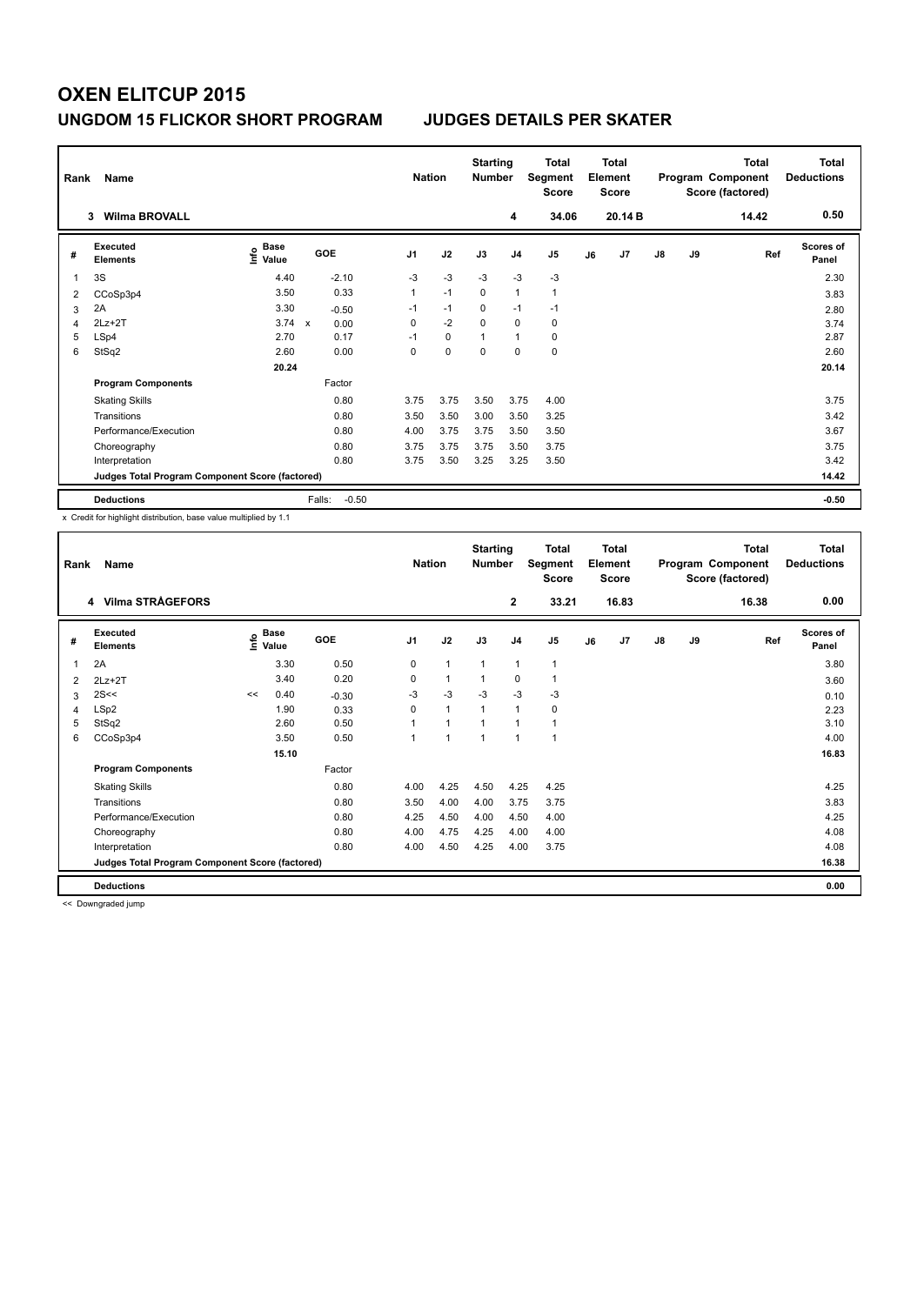| Rank | Name<br><b>Martine STRANDVIK</b><br>5           |      |               |                   | <b>Nation</b>  |                | <b>Starting</b><br><b>Number</b> | 3              | <b>Total</b><br>Segment<br><b>Score</b><br>30.78 |    | <b>Total</b><br>Element<br><b>Score</b><br>16.00 |               |    | <b>Total</b><br>Program Component<br>Score (factored)<br>15.28 | Total<br><b>Deductions</b><br>0.50 |
|------|-------------------------------------------------|------|---------------|-------------------|----------------|----------------|----------------------------------|----------------|--------------------------------------------------|----|--------------------------------------------------|---------------|----|----------------------------------------------------------------|------------------------------------|
| #    | Executed<br><b>Elements</b>                     | ١nfo | Base<br>Value | GOE               | J <sub>1</sub> | J2             | J3                               | J <sub>4</sub> | J <sub>5</sub>                                   | J6 | J <sub>7</sub>                                   | $\mathsf{J}8$ | J9 | Ref                                                            | Scores of<br>Panel                 |
| 1    | $2F+2T$                                         |      | 3.20          | 0.00              | 0              | $\mathbf{1}$   | $\mathbf 0$                      | $\mathbf 0$    | $\mathbf 0$                                      |    |                                                  |               |    |                                                                | 3.20                               |
| 2    | 2Lo                                             |      | 1.80          | 0.20              | 1              | $\mathbf 0$    | $-1$                             | $\mathbf{1}$   | $\mathbf{1}$                                     |    |                                                  |               |    |                                                                | 2.00                               |
| 3    | 2A<<                                            | <<   | 1.10          | $-0.60$           | -3             | $-3$           | $-3$                             | $-3$           | $-3$                                             |    |                                                  |               |    |                                                                | 0.50                               |
| 4    | LSp4                                            |      | 2.70          | 0.50              | $\Omega$       | $\overline{1}$ | $\overline{2}$                   | $\overline{1}$ | $\mathbf{1}$                                     |    |                                                  |               |    |                                                                | 3.20                               |
| 5    | StSq2                                           |      | 2.60          | 0.50              |                | $\overline{1}$ | $\overline{1}$                   | $\Omega$       | $\mathbf{1}$                                     |    |                                                  |               |    |                                                                | 3.10                               |
| 6    | CCoSp3p4                                        |      | 3.50          | 0.50              | 1              | $\overline{1}$ | 1                                | $\overline{1}$ | $\mathbf{1}$                                     |    |                                                  |               |    |                                                                | 4.00                               |
|      |                                                 |      | 14.90         |                   |                |                |                                  |                |                                                  |    |                                                  |               |    |                                                                | 16.00                              |
|      | <b>Program Components</b>                       |      |               | Factor            |                |                |                                  |                |                                                  |    |                                                  |               |    |                                                                |                                    |
|      | <b>Skating Skills</b>                           |      |               | 0.80              | 4.00           | 4.00           | 3.75                             | 3.75           | 4.25                                             |    |                                                  |               |    |                                                                | 3.92                               |
|      | Transitions                                     |      |               | 0.80              | 3.50           | 3.75           | 3.25                             | 3.50           | 3.75                                             |    |                                                  |               |    |                                                                | 3.58                               |
|      | Performance/Execution                           |      |               | 0.80              | 4.00           | 4.00           | 3.50                             | 3.75           | 4.00                                             |    |                                                  |               |    |                                                                | 3.92                               |
|      | Choreography                                    |      |               | 0.80              | 4.00           | 4.25           | 3.75                             | 3.50           | 4.25                                             |    |                                                  |               |    |                                                                | 4.00                               |
|      | Interpretation                                  |      |               | 0.80              | 3.75           | 4.25           | 3.25                             | 3.50           | 3.75                                             |    |                                                  |               |    |                                                                | 3.67                               |
|      | Judges Total Program Component Score (factored) |      |               |                   |                |                |                                  |                |                                                  |    |                                                  |               |    |                                                                | 15.28                              |
|      | <b>Deductions</b>                               |      |               | $-0.50$<br>Falls: |                |                |                                  |                |                                                  |    |                                                  |               |    |                                                                | $-0.50$                            |

<< Downgraded jump

| Rank | Name<br><b>Vivien TESZARI</b><br>6              |         |                                    |                           |         |                | <b>Nation</b> | <b>Starting</b><br><b>Number</b> |                | <b>Total</b><br>Segment<br><b>Score</b> |    | <b>Total</b><br>Element<br><b>Score</b> |               |    | <b>Total</b><br>Program Component<br>Score (factored) | <b>Total</b><br><b>Deductions</b> |
|------|-------------------------------------------------|---------|------------------------------------|---------------------------|---------|----------------|---------------|----------------------------------|----------------|-----------------------------------------|----|-----------------------------------------|---------------|----|-------------------------------------------------------|-----------------------------------|
|      |                                                 |         |                                    |                           |         |                |               |                                  | 12             | 29.27                                   |    | 14.45                                   |               |    | 14.82                                                 | 0.00                              |
| #    | Executed<br><b>Elements</b>                     |         | <b>Base</b><br>$\frac{6}{5}$ Value |                           | GOE     | J <sub>1</sub> | J2            | J3                               | J <sub>4</sub> | J5                                      | J6 | J7                                      | $\mathsf{J}8$ | J9 | Ref                                                   | Scores of<br>Panel                |
| 1    | LSp3                                            |         | 2.40                               |                           | 0.50    | 1              | $\mathbf{1}$  | 0                                | $\overline{2}$ | $\mathbf{1}$                            |    |                                         |               |    |                                                       | 2.90                              |
| 2    | StSq2                                           |         | 2.60                               |                           | 0.50    |                | $\mathbf{1}$  | $-2$                             | $\mathbf{1}$   | 1                                       |    |                                         |               |    |                                                       | 3.10                              |
| 3    | 2Lz                                             |         | 2.31                               | $\mathsf{x}$              | $-0.30$ | $-1$           | $-1$          | $\mathbf 0$                      | $-1$           | $-1$                                    |    |                                         |               |    |                                                       | 2.01                              |
| 4    | 2A<                                             | $\prec$ | 2.53                               | $\mathsf{x}$              | $-1.00$ | $-2$           | $-2$          | $-2$                             | $-2$           | $-1$                                    |    |                                         |               |    |                                                       | 1.53                              |
| 5    | 2Lo+1Lo<<*                                      | $\star$ | 1.98                               | $\boldsymbol{\mathsf{x}}$ | $-0.90$ | $-3$           | $-3$          | $-3$                             | $-3$           | $-3$                                    |    |                                         |               |    |                                                       | 1.08                              |
| 6    | CCoSp3p4                                        |         | 3.50                               |                           | 0.33    | 0              | $\mathbf{1}$  | $\overline{1}$                   | $\mathbf{1}$   | 0                                       |    |                                         |               |    |                                                       | 3.83                              |
|      |                                                 |         | 15.32                              |                           |         |                |               |                                  |                |                                         |    |                                         |               |    |                                                       | 14.45                             |
|      | <b>Program Components</b>                       |         |                                    |                           | Factor  |                |               |                                  |                |                                         |    |                                         |               |    |                                                       |                                   |
|      | <b>Skating Skills</b>                           |         |                                    |                           | 0.80    | 3.75           | 4.25          | 3.00                             | 4.25           | 4.00                                    |    |                                         |               |    |                                                       | 4.00                              |
|      | Transitions                                     |         |                                    |                           | 0.80    | 3.25           | 3.50          | 2.75                             | 4.00           | 3.50                                    |    |                                         |               |    |                                                       | 3.42                              |
|      | Performance/Execution                           |         |                                    |                           | 0.80    | 4.00           | 3.50          | 2.75                             | 4.00           | 3.75                                    |    |                                         |               |    |                                                       | 3.75                              |
|      | Choreography                                    |         |                                    |                           | 0.80    | 3.75           | 3.50          | 3.50                             | 4.00           | 3.75                                    |    |                                         |               |    |                                                       | 3.67                              |
|      | Interpretation                                  |         |                                    |                           | 0.80    | 3.75           | 3.75          | 2.75                             | 3.75           | 3.50                                    |    |                                         |               |    |                                                       | 3.67                              |
|      | Judges Total Program Component Score (factored) |         |                                    |                           |         |                |               |                                  |                |                                         |    |                                         |               |    |                                                       | 14.82                             |
|      | <b>Deductions</b>                               |         |                                    |                           |         |                |               |                                  |                |                                         |    |                                         |               |    |                                                       | 0.00                              |

< Under-rotated jump << Downgraded jump \* Invalid element x Credit for highlight distribution, base value multiplied by 1.1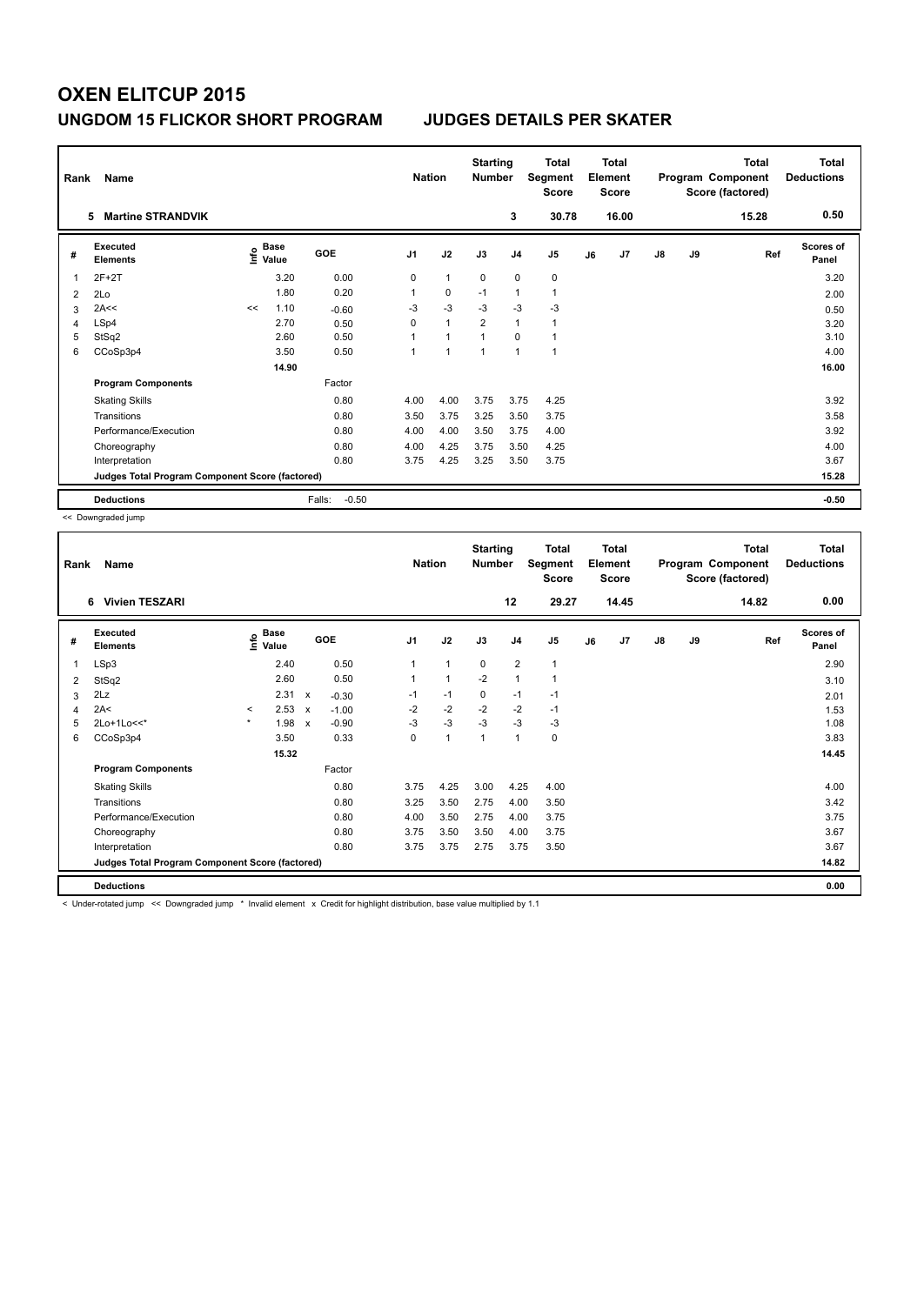| Rank | Name                                            | <b>Nation</b>                |                           | <b>Starting</b><br><b>Number</b> |                | Total<br>Segment<br><b>Score</b> |                | <b>Total</b><br>Element<br><b>Score</b> |                |    | <b>Total</b><br>Program Component<br>Score (factored) | <b>Total</b><br><b>Deductions</b> |    |       |                           |
|------|-------------------------------------------------|------------------------------|---------------------------|----------------------------------|----------------|----------------------------------|----------------|-----------------------------------------|----------------|----|-------------------------------------------------------|-----------------------------------|----|-------|---------------------------|
|      | <b>Miranda ANDERSSON</b>                        |                              |                           |                                  |                |                                  |                | 15                                      | 29.13          |    | 14.67                                                 |                                   |    | 14.46 | 0.00                      |
| #    | Executed<br><b>Elements</b>                     | <b>Base</b><br>١nf٥<br>Value |                           | <b>GOE</b>                       | J <sub>1</sub> | J2                               | J3             | J <sub>4</sub>                          | J <sub>5</sub> | J6 | J7                                                    | $\mathsf{J}8$                     | J9 | Ref   | <b>Scores of</b><br>Panel |
| 1    | $2F+2Lo$                                        | 3.70                         |                           | 0.10                             | 0              | $\overline{1}$                   | $\overline{1}$ | $\mathbf 0$                             | 0              |    |                                                       |                                   |    |       | 3.80                      |
| 2    | 2A<<                                            | 1.10<br><<                   |                           | $-0.60$                          | $-3$           | $-3$                             | $-3$           | $-3$                                    | $-3$           |    |                                                       |                                   |    |       | 0.50                      |
| 3    | LSp3                                            | 2.40                         |                           | 0.50                             | $\mathbf{1}$   | $\mathbf{1}$                     | $\mathbf{1}$   | $\mathbf{1}$                            | $\mathbf{1}$   |    |                                                       |                                   |    |       | 2.90                      |
| 4    | 2Lz                                             | 2.31                         | $\boldsymbol{\mathsf{x}}$ | $-0.30$                          | $-2$           | $-1$                             | $-1$           | $-1$                                    | $\mathbf{1}$   |    |                                                       |                                   |    |       | 2.01                      |
| 5    | StSq1                                           | 1.80                         |                           | 0.33                             |                | $\mathbf{1}$                     | $\mathbf 0$    | $-1$                                    | $\mathbf{1}$   |    |                                                       |                                   |    |       | 2.13                      |
| 6    | CCoSp3p3                                        | 3.00                         |                           | 0.33                             | 1              | $\overline{1}$                   | $\Omega$       | $\mathbf{1}$                            | 0              |    |                                                       |                                   |    |       | 3.33                      |
|      |                                                 | 14.31                        |                           |                                  |                |                                  |                |                                         |                |    |                                                       |                                   |    |       | 14.67                     |
|      | <b>Program Components</b>                       |                              |                           | Factor                           |                |                                  |                |                                         |                |    |                                                       |                                   |    |       |                           |
|      | <b>Skating Skills</b>                           |                              |                           | 0.80                             | 4.00           | 4.00                             | 3.50           | 3.25                                    | 4.00           |    |                                                       |                                   |    |       | 3.83                      |
|      | Transitions                                     |                              |                           | 0.80                             | 3.25           | 3.75                             | 3.25           | 2.75                                    | 3.25           |    |                                                       |                                   |    |       | 3.25                      |
|      | Performance/Execution                           |                              |                           | 0.80                             | 4.00           | 4.00                             | 3.50           | 3.50                                    | 4.00           |    |                                                       |                                   |    |       | 3.83                      |
|      | Choreography                                    |                              |                           | 0.80                             | 3.75           | 4.25                             | 3.75           | 3.50                                    | 3.50           |    |                                                       |                                   |    |       | 3.67                      |
|      | Interpretation                                  |                              |                           | 0.80                             | 3.75           | 4.25                             | 3.25           | 3.00                                    | 3.50           |    |                                                       |                                   |    |       | 3.50                      |
|      | Judges Total Program Component Score (factored) |                              |                           |                                  |                |                                  |                |                                         |                |    |                                                       |                                   |    |       | 14.46                     |
|      | <b>Deductions</b>                               |                              |                           |                                  |                |                                  |                |                                         |                |    |                                                       |                                   |    |       | 0.00                      |

| Rank | Name                                            |                                  | <b>Nation</b>     |                | <b>Starting</b><br><b>Number</b> |                | Total<br>Segment<br><b>Score</b> |                | <b>Total</b><br>Element<br><b>Score</b> |       |               | <b>Total</b><br>Program Component<br>Score (factored) | <b>Total</b><br><b>Deductions</b> |                           |
|------|-------------------------------------------------|----------------------------------|-------------------|----------------|----------------------------------|----------------|----------------------------------|----------------|-----------------------------------------|-------|---------------|-------------------------------------------------------|-----------------------------------|---------------------------|
|      | <b>Elin LAGERWALL</b><br>8                      |                                  |                   |                |                                  |                | 25                               | 28.93          |                                         | 14.47 |               |                                                       | 15.46                             | 1.00                      |
| #    | <b>Executed</b><br><b>Elements</b>              | <b>Base</b><br>e Base<br>⊆ Value | <b>GOE</b>        | J <sub>1</sub> | J2                               | J3             | J <sub>4</sub>                   | J <sub>5</sub> | J6                                      | J7    | $\mathsf{J}8$ | J9                                                    | Ref                               | <b>Scores of</b><br>Panel |
| 1    | 2Lo                                             | 1.80                             | 0.20              | 0              | 1                                | $\mathbf{1}$   | 0                                | 1              |                                         |       |               |                                                       |                                   | 2.00                      |
| 2    | 2A                                              | 3.30                             | $-1.50$           | $-3$           | $-3$                             | $-3$           | $-3$                             | $-3$           |                                         |       |               |                                                       |                                   | 1.80                      |
| 3    | $2Lz+2T$                                        | 3.40                             | $-0.80$           | $-2$           | $-3$                             | $-2$           | $-3$                             | $-3$           |                                         |       |               |                                                       |                                   | 2.60                      |
| 4    | LSp3                                            | 2.40                             | 0.50              | 1              | $\overline{2}$                   | $\mathbf{1}$   | 1                                | 1              |                                         |       |               |                                                       |                                   | 2.90                      |
| 5    | StSq2                                           | 2.60                             | 0.67              |                | 1                                | $\overline{2}$ | $\mathbf{1}$                     | $\overline{2}$ |                                         |       |               |                                                       |                                   | 3.27                      |
| 6    | CCoSp3p2                                        | 2.50                             | $-0.60$           | $-2$           | $-2$                             | $-2$           | $-3$                             | 1              |                                         |       |               |                                                       |                                   | 1.90                      |
|      |                                                 | 16.00                            |                   |                |                                  |                |                                  |                |                                         |       |               |                                                       |                                   | 14.47                     |
|      | <b>Program Components</b>                       |                                  | Factor            |                |                                  |                |                                  |                |                                         |       |               |                                                       |                                   |                           |
|      | <b>Skating Skills</b>                           |                                  | 0.80              | 4.00           | 4.00                             | 4.00           | 3.75                             | 4.00           |                                         |       |               |                                                       |                                   | 4.00                      |
|      | Transitions                                     |                                  | 0.80              | 3.50           | 3.75                             | 3.50           | 3.50                             | 3.50           |                                         |       |               |                                                       |                                   | 3.50                      |
|      | Performance/Execution                           |                                  | 0.80              | 4.25           | 4.00                             | 4.00           | 4.00                             | 3.50           |                                         |       |               |                                                       |                                   | 4.00                      |
|      | Choreography                                    |                                  | 0.80              | 4.00           | 4.25                             | 4.25           | 4.00                             | 3.75           |                                         |       |               |                                                       |                                   | 4.08                      |
|      | Interpretation                                  |                                  | 0.80              | 3.75           | 3.75                             | 4.00           | 3.75                             | 3.50           |                                         |       |               |                                                       |                                   | 3.75                      |
|      | Judges Total Program Component Score (factored) |                                  |                   |                |                                  |                |                                  |                |                                         |       |               |                                                       |                                   | 15.46                     |
|      | <b>Deductions</b>                               |                                  | $-1.00$<br>Falls: |                |                                  |                |                                  |                |                                         |       |               |                                                       |                                   | $-1.00$                   |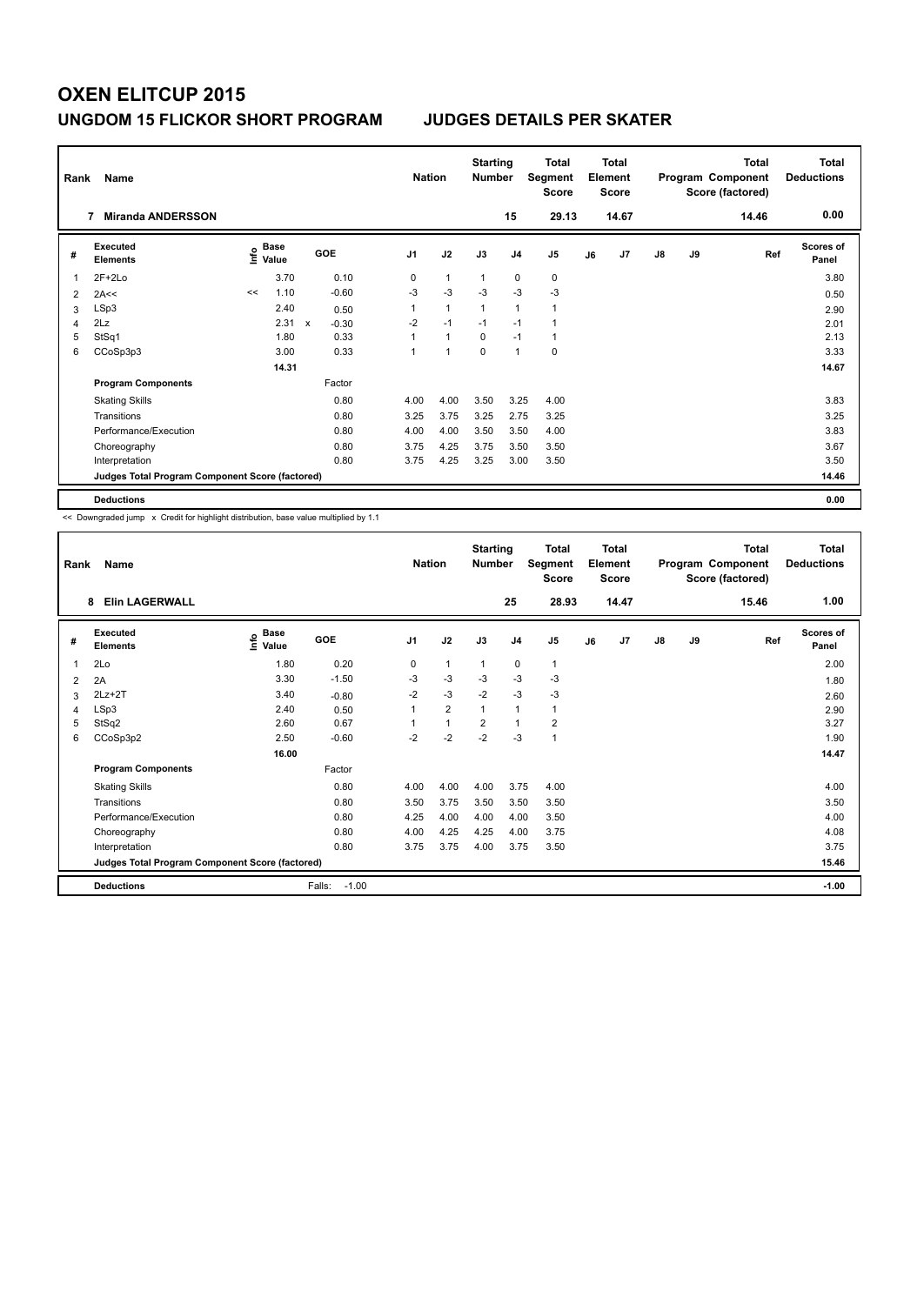| Rank | Name<br><b>Isabella SONNEBLOM</b><br>9          |      |               |              |         |                | <b>Nation</b>  | <b>Starting</b><br><b>Number</b> |                | Total<br>Segment<br><b>Score</b> |    | <b>Total</b><br>Element<br><b>Score</b> |               |    | <b>Total</b><br>Program Component<br>Score (factored) | Total<br><b>Deductions</b> |
|------|-------------------------------------------------|------|---------------|--------------|---------|----------------|----------------|----------------------------------|----------------|----------------------------------|----|-----------------------------------------|---------------|----|-------------------------------------------------------|----------------------------|
|      |                                                 |      |               |              |         |                |                |                                  | 6              | 28.53                            |    | 14.45                                   |               |    | 14.08                                                 | 0.00                       |
| #    | Executed<br><b>Elements</b>                     | ١nf٥ | Base<br>Value |              | GOE     | J <sub>1</sub> | J2             | J3                               | J <sub>4</sub> | J <sub>5</sub>                   | J6 | J7                                      | $\mathsf{J}8$ | J9 | Ref                                                   | Scores of<br>Panel         |
| 1    | 2A<<                                            | <<   | 1.10          |              | $-0.60$ | $-3$           | $-3$           | $-3$                             | $-3$           | $-3$                             |    |                                         |               |    |                                                       | 0.50                       |
| 2    | $2F+2T$                                         |      | 3.20          |              | 0.20    | 0              | $\overline{1}$ | $\overline{1}$                   | $\mathbf{1}$   | 0                                |    |                                         |               |    |                                                       | 3.40                       |
| 3    | LSp3                                            |      | 2.40          |              | 0.17    | 0              | $\mathbf{1}$   | $-1$                             | $\mathbf{1}$   | 0                                |    |                                         |               |    |                                                       | 2.57                       |
| 4    | StSq2                                           |      | 2.60          |              | 0.00    | 0              | 0              | $-1$                             | 0              | $\mathbf{1}$                     |    |                                         |               |    |                                                       | 2.60                       |
| 5    | 2Lz                                             |      | 2.31          | $\mathsf{x}$ | $-0.60$ | $-2$           | $-2$           | $-1$                             | $-2$           | $-2$                             |    |                                         |               |    |                                                       | 1.71                       |
| 6    | CCoSp3p4                                        |      | 3.50          |              | 0.17    | 0              | $\mathbf 0$    | $\Omega$                         | $\overline{1}$ | $\mathbf{1}$                     |    |                                         |               |    |                                                       | 3.67                       |
|      |                                                 |      | 15.11         |              |         |                |                |                                  |                |                                  |    |                                         |               |    |                                                       | 14.45                      |
|      | <b>Program Components</b>                       |      |               |              | Factor  |                |                |                                  |                |                                  |    |                                         |               |    |                                                       |                            |
|      | <b>Skating Skills</b>                           |      |               |              | 0.80    | 3.50           | 3.50           | 3.00                             | 3.50           | 3.75                             |    |                                         |               |    |                                                       | 3.50                       |
|      | Transitions                                     |      |               |              | 0.80    | 3.25           | 3.50           | 2.50                             | 3.50           | 3.50                             |    |                                         |               |    |                                                       | 3.42                       |
|      | Performance/Execution                           |      |               |              | 0.80    | 3.50           | 3.75           | 3.00                             | 3.50           | 3.75                             |    |                                         |               |    |                                                       | 3.58                       |
|      | Choreography                                    |      |               |              | 0.80    | 3.75           | 3.75           | 2.75                             | 3.50           | 4.00                             |    |                                         |               |    |                                                       | 3.67                       |
|      | Interpretation                                  |      |               |              | 0.80    | 3.50           | 3.50           | 2.50                             | 3.25           | 3.50                             |    |                                         |               |    |                                                       | 3.42                       |
|      | Judges Total Program Component Score (factored) |      |               |              |         |                |                |                                  |                |                                  |    |                                         |               |    |                                                       | 14.08                      |
|      | <b>Deductions</b>                               |      |               |              |         |                |                |                                  |                |                                  |    |                                         |               |    |                                                       | 0.00                       |

<< Downgraded jump x Credit for highlight distribution, base value multiplied by 1.1

| Rank | Name                                            |    |                                  | <b>Nation</b>           |                | <b>Starting</b><br><b>Number</b> |             | <b>Total</b><br>Segment<br><b>Score</b> |                   | <b>Total</b><br>Element<br><b>Score</b> |       |               | <b>Total</b><br>Program Component<br>Score (factored) | <b>Total</b><br><b>Deductions</b> |                           |
|------|-------------------------------------------------|----|----------------------------------|-------------------------|----------------|----------------------------------|-------------|-----------------------------------------|-------------------|-----------------------------------------|-------|---------------|-------------------------------------------------------|-----------------------------------|---------------------------|
| 10   | Elina EKLÖF                                     |    |                                  |                         |                |                                  |             | 24                                      | 28.40             |                                         | 15.16 |               |                                                       | 14.74                             | 1.50                      |
| #    | Executed<br><b>Elements</b>                     |    | <b>Base</b><br>e Base<br>⊆ Value | GOE                     | J <sub>1</sub> | J2                               | J3          | J <sub>4</sub>                          | J <sub>5</sub>    | J6                                      | J7    | $\mathsf{J}8$ | J9                                                    | Ref                               | <b>Scores of</b><br>Panel |
| 1    | 2Lo                                             |    | 1.80                             | $-0.10$                 | 0              | $-1$                             | 0           | $-1$                                    | 0                 |                                         |       |               |                                                       |                                   | 1.70                      |
| 2    | StSq2                                           |    | 2.60                             | 0.33                    |                | $\mathbf{1}$                     | $-1$        | 0                                       | 1                 |                                         |       |               |                                                       |                                   | 2.93                      |
| 3    | 2A<<                                            | << | 1.21                             | $\mathsf{x}$<br>$-0.60$ | $-3$           | $-3$                             | $-3$        | $-3$                                    | $-3$              |                                         |       |               |                                                       |                                   | 0.61                      |
| 4    | CCoSp3p4                                        |    | 3.50                             | 0.50                    |                | $\mathbf{1}$                     | 0           | 1                                       | 1                 |                                         |       |               |                                                       |                                   | 4.00                      |
| 5    | $2F+2T$                                         |    | $3.52 \times$                    | 0.00                    | $\Omega$       | $\overline{1}$                   | $\Omega$    | $\Omega$                                | 0                 |                                         |       |               |                                                       |                                   | 3.52                      |
| 6    | LSp2                                            |    | 1.90                             | 0.50                    |                | -1                               | $\mathbf 0$ | 1                                       | 1                 |                                         |       |               |                                                       |                                   | 2.40                      |
|      |                                                 |    | 14.53                            |                         |                |                                  |             |                                         |                   |                                         |       |               |                                                       |                                   | 15.16                     |
|      | <b>Program Components</b>                       |    |                                  | Factor                  |                |                                  |             |                                         |                   |                                         |       |               |                                                       |                                   |                           |
|      | <b>Skating Skills</b>                           |    |                                  | 0.80                    | 4.00           | 3.75                             | 3.25        | 4.00                                    | 4.00              |                                         |       |               |                                                       |                                   | 3.92                      |
|      | Transitions                                     |    |                                  | 0.80                    | 3.50           | 3.50                             | 2.75        | 3.50                                    | 3.50              |                                         |       |               |                                                       |                                   | 3.50                      |
|      | Performance/Execution                           |    |                                  | 0.80                    | 4.00           | 4.00                             | 3.00        | 3.50                                    | 3.75              |                                         |       |               |                                                       |                                   | 3.75                      |
|      | Choreography                                    |    |                                  | 0.80                    | 4.00           | 4.25                             | 3.00        | 3.50                                    | 4.00              |                                         |       |               |                                                       |                                   | 3.83                      |
|      | Interpretation                                  |    |                                  | 0.80                    | 3.75           | 3.50                             | 2.50        | 3.25                                    | 3.50              |                                         |       |               |                                                       |                                   | 3.42                      |
|      | Judges Total Program Component Score (factored) |    |                                  |                         |                |                                  |             |                                         |                   |                                         |       |               |                                                       |                                   | 14.74                     |
|      | <b>Deductions</b>                               |    | Time violation:                  | $-1.00$                 |                |                                  |             |                                         | $-0.50$<br>Falls: |                                         |       |               |                                                       |                                   | $-1.50$                   |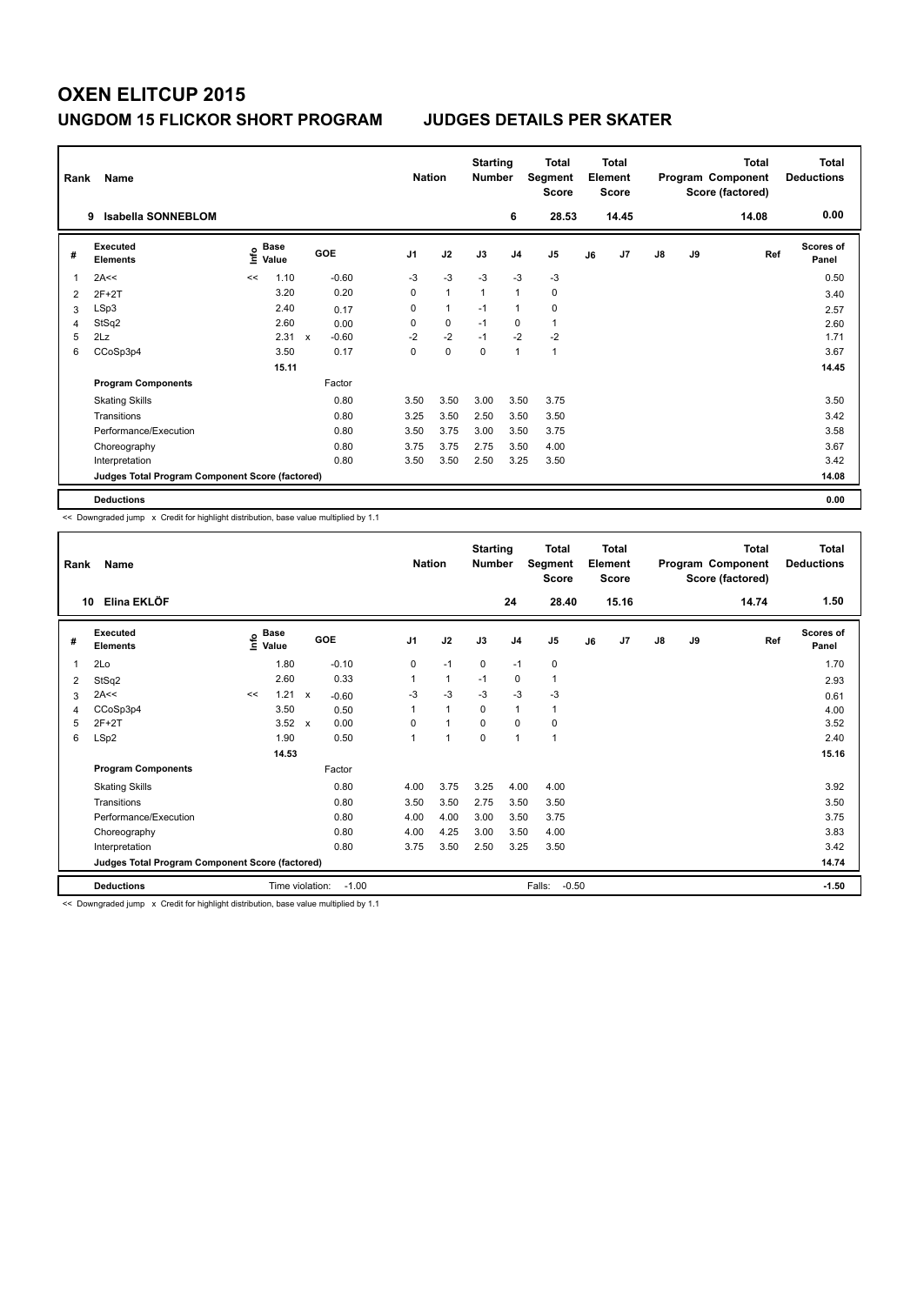| Rank           | Name                                            | <b>Nation</b>                    |             | <b>Starting</b><br><b>Number</b> |                | Total<br>Segment<br><b>Score</b> |             | <b>Total</b><br>Element<br><b>Score</b> |           |    | <b>Total</b><br>Program Component<br>Score (factored) | <b>Total</b><br><b>Deductions</b> |    |       |                           |
|----------------|-------------------------------------------------|----------------------------------|-------------|----------------------------------|----------------|----------------------------------|-------------|-----------------------------------------|-----------|----|-------------------------------------------------------|-----------------------------------|----|-------|---------------------------|
|                | <b>Amanda SWARTZ</b><br>11                      |                                  |             |                                  |                |                                  |             | 18                                      | 27.89     |    | 14.35                                                 |                                   |    | 13.54 | 0.00                      |
| #              | <b>Executed</b><br><b>Elements</b>              | <b>Base</b><br>e Base<br>⊆ Value |             | <b>GOE</b>                       | J <sub>1</sub> | J2                               | J3          | J <sub>4</sub>                          | J5        | J6 | J7                                                    | $\mathsf{J}8$                     | J9 | Ref   | <b>Scores of</b><br>Panel |
| 1              | $2F+2Lo$                                        | 3.70                             |             | 0.00                             | 0              | $\mathbf 0$                      | 0           | 0                                       | $\pmb{0}$ |    |                                                       |                                   |    |       | 3.70                      |
| $\overline{2}$ | 2A<<                                            | 1.10<br><<                       |             | $-0.53$                          | $-3$           | $-2$                             | $-2$        | $-3$                                    | $-3$      |    |                                                       |                                   |    |       | 0.57                      |
| 3              | CCoSp3p4                                        | 3.50                             |             | 0.00                             | 0              | 0                                | 0           | $\overline{1}$                          | 0         |    |                                                       |                                   |    |       | 3.50                      |
| 4              | 2Lz                                             | 2.31                             | $\mathbf x$ | 0.00                             | 0              | $\mathbf 0$                      | $\Omega$    | 0                                       | 0         |    |                                                       |                                   |    |       | 2.31                      |
| 5              | StSq2                                           | 2.60                             |             | 0.17                             | 1              | $\mathbf{1}$                     | $\mathbf 0$ | $\mathbf 0$                             | $\pmb{0}$ |    |                                                       |                                   |    |       | 2.77                      |
| 6              | LSp1                                            | 1.50                             |             | 0.00                             | 0              | $\mathbf 0$                      | $-1$        | 0                                       | $\pmb{0}$ |    |                                                       |                                   |    |       | 1.50                      |
|                |                                                 | 14.71                            |             |                                  |                |                                  |             |                                         |           |    |                                                       |                                   |    |       | 14.35                     |
|                | <b>Program Components</b>                       |                                  |             | Factor                           |                |                                  |             |                                         |           |    |                                                       |                                   |    |       |                           |
|                | <b>Skating Skills</b>                           |                                  |             | 0.80                             | 4.00           | 3.75                             | 3.25        | 3.75                                    | 3.50      |    |                                                       |                                   |    |       | 3.67                      |
|                | Transitions                                     |                                  |             | 0.80                             | 3.50           | 3.25                             | 2.75        | 3.25                                    | 3.00      |    |                                                       |                                   |    |       | 3.17                      |
|                | Performance/Execution                           |                                  |             | 0.80                             | 3.75           | 3.50                             | 3.50        | 3.50                                    | 3.25      |    |                                                       |                                   |    |       | 3.50                      |
|                | Choreography                                    |                                  |             | 0.80                             | 4.00           | 3.75                             | 2.75        | 3.25                                    | 3.00      |    |                                                       |                                   |    |       | 3.33                      |
|                | Interpretation                                  |                                  |             | 0.80                             | 3.75           | 3.50                             | 3.00        | 3.00                                    | 3.25      |    |                                                       |                                   |    |       | 3.25                      |
|                | Judges Total Program Component Score (factored) |                                  |             |                                  |                |                                  |             |                                         |           |    |                                                       |                                   |    |       | 13.54                     |
|                | <b>Deductions</b>                               |                                  |             |                                  |                |                                  |             |                                         |           |    |                                                       |                                   |    |       | 0.00                      |

<< Downgraded jump x Credit for highlight distribution, base value multiplied by 1.1

| Rank | Name                                            |    | <b>Nation</b>                    |                           | <b>Starting</b><br><b>Number</b> |                | <b>Total</b><br>Segment<br><b>Score</b> |                | Total<br>Element<br><b>Score</b> |                |    | Total<br>Program Component<br>Score (factored) | Total<br><b>Deductions</b> |    |       |                    |
|------|-------------------------------------------------|----|----------------------------------|---------------------------|----------------------------------|----------------|-----------------------------------------|----------------|----------------------------------|----------------|----|------------------------------------------------|----------------------------|----|-------|--------------------|
| 12   | <b>Ellen SALMONSSON</b>                         |    |                                  |                           |                                  |                |                                         |                | 9                                | 27.26          |    | 14.84                                          |                            |    | 12.92 | 0.50               |
| #    | Executed<br><b>Elements</b>                     |    | <b>Base</b><br>e Base<br>⊆ Value | GOE                       |                                  | J <sub>1</sub> | J2                                      | J3             | J <sub>4</sub>                   | J <sub>5</sub> | J6 | J <sub>7</sub>                                 | J8                         | J9 | Ref   | Scores of<br>Panel |
| 1    | StSq2                                           |    | 2.60                             |                           | 0.00                             | 0              | $\mathbf 0$                             | $-1$           | $\mathbf 0$                      | 0              |    |                                                |                            |    |       | 2.60               |
| 2    | CCoSp3p4                                        |    | 3.50                             |                           | 0.50                             |                | $\mathbf{1}$                            | 1              | 1                                | 1              |    |                                                |                            |    |       | 4.00               |
| 3    | 2A<<                                            | << | 1.21                             | $\mathsf{x}$              | $-0.60$                          | $-3$           | $-3$                                    | $-3$           | $-3$                             | $-3$           |    |                                                |                            |    |       | 0.61               |
| 4    | $2F+2T$                                         |    | 3.52                             | $\boldsymbol{\mathsf{x}}$ | 0.00                             | 0              | $\mathbf 0$                             | 0              | 0                                | 0              |    |                                                |                            |    |       | 3.52               |
| 5    | 2Lo                                             |    | 1.98                             | $\mathsf{x}$              | $-0.10$                          | 0              | $-1$                                    | $-1$           | 0                                | 0              |    |                                                |                            |    |       | 1.88               |
| 6    | LSp2                                            |    | 1.90                             |                           | 0.33                             | 0              | 1                                       | $\overline{1}$ | $\mathbf{1}$                     | 0              |    |                                                |                            |    |       | 2.23               |
|      |                                                 |    | 14.71                            |                           |                                  |                |                                         |                |                                  |                |    |                                                |                            |    |       | 14.84              |
|      | <b>Program Components</b>                       |    |                                  |                           | Factor                           |                |                                         |                |                                  |                |    |                                                |                            |    |       |                    |
|      | <b>Skating Skills</b>                           |    |                                  |                           | 0.80                             | 3.50           | 3.75                                    | 3.00           | 3.25                             | 3.50           |    |                                                |                            |    |       | 3.42               |
|      | Transitions                                     |    |                                  |                           | 0.80                             | 3.25           | 3.50                                    | 2.50           | 2.75                             | 3.00           |    |                                                |                            |    |       | 3.00               |
|      | Performance/Execution                           |    |                                  |                           | 0.80                             | 3.50           | 3.50                                    | 3.25           | 3.25                             | 3.25           |    |                                                |                            |    |       | 3.33               |
|      | Choreography                                    |    |                                  |                           | 0.80                             | 3.50           | 3.75                                    | 3.25           | 3.25                             | 3.00           |    |                                                |                            |    |       | 3.33               |
|      | Interpretation                                  |    |                                  |                           | 0.80                             | 3.25           | 3.50                                    | 2.75           | 3.00                             | 3.00           |    |                                                |                            |    |       | 3.08               |
|      | Judges Total Program Component Score (factored) |    |                                  |                           |                                  |                |                                         |                |                                  |                |    |                                                |                            |    |       | 12.92              |
|      | <b>Deductions</b>                               |    |                                  | Falls:                    | $-0.50$                          |                |                                         |                |                                  |                |    |                                                |                            |    |       | $-0.50$            |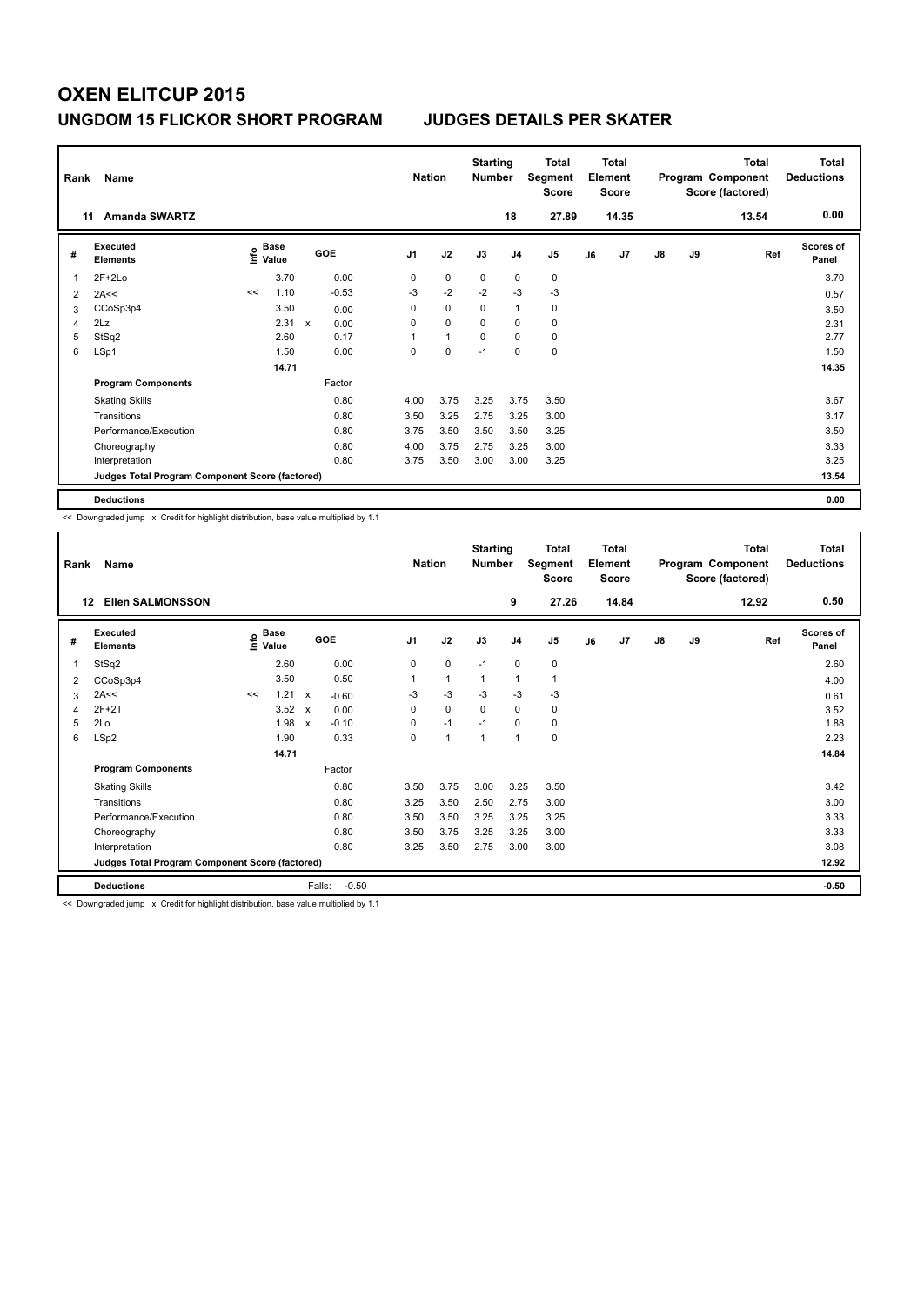| Rank           | Name<br><b>Tuva SILVERBORN</b><br>13            |         |                      |                         | <b>Nation</b>  |                | <b>Starting</b><br><b>Number</b> | 17             | <b>Total</b><br>Segment<br><b>Score</b><br>27.02 |    | <b>Total</b><br>Element<br><b>Score</b><br>13.18 |               |    | <b>Total</b><br>Program Component<br>Score (factored)<br>14.34 | <b>Total</b><br><b>Deductions</b><br>0.50 |
|----------------|-------------------------------------------------|---------|----------------------|-------------------------|----------------|----------------|----------------------------------|----------------|--------------------------------------------------|----|--------------------------------------------------|---------------|----|----------------------------------------------------------------|-------------------------------------------|
| #              | Executed<br><b>Elements</b>                     | lnfo    | <b>Base</b><br>Value | <b>GOE</b>              | J <sub>1</sub> | J2             | J3                               | J <sub>4</sub> | J <sub>5</sub>                                   | J6 | J7                                               | $\mathsf{J}8$ | J9 | Ref                                                            | <b>Scores of</b><br>Panel                 |
| $\overline{1}$ | 2F                                              |         | 1.90                 | $-0.20$                 | 0              | $-1$           | $-1$                             | $-1$           | $\mathbf 0$                                      |    |                                                  |               |    |                                                                | 1.70                                      |
| 2              | 2A<<                                            | <<      | 1.10                 | $-0.60$                 | $-3$           | $-3$           | $-3$                             | $-3$           | $-3$                                             |    |                                                  |               |    |                                                                | 0.50                                      |
| 3              | CCoSp3p2                                        |         | 2.50                 | 0.50                    |                | $\mathbf{1}$   |                                  | $\mathbf 0$    | $\mathbf{1}$                                     |    |                                                  |               |    |                                                                | 3.00                                      |
| 4              | StSq2                                           |         | 2.60                 | 0.17                    | 0              | $\mathbf 0$    |                                  | 0              | $\overline{1}$                                   |    |                                                  |               |    |                                                                | 2.77                                      |
| 5              | $2Lo+2Lo<$                                      | $\prec$ | 3.41                 | $-0.60$<br>$\mathbf{x}$ | $-2$           | $-2$           | $-3$                             | $-2$           | $-2$                                             |    |                                                  |               |    |                                                                | 2.81                                      |
| 6              | LSp2                                            |         | 1.90                 | 0.50                    | $\mathbf{1}$   | $\overline{1}$ | 1                                | $\mathbf{1}$   | $\mathbf{1}$                                     |    |                                                  |               |    |                                                                | 2.40                                      |
|                |                                                 |         | 13.41                |                         |                |                |                                  |                |                                                  |    |                                                  |               |    |                                                                | 13.18                                     |
|                | <b>Program Components</b>                       |         |                      | Factor                  |                |                |                                  |                |                                                  |    |                                                  |               |    |                                                                |                                           |
|                | <b>Skating Skills</b>                           |         |                      | 0.80                    | 4.00           | 3.75           | 3.50                             | 3.50           | 4.00                                             |    |                                                  |               |    |                                                                | 3.75                                      |
|                | Transitions                                     |         |                      | 0.80                    | 3.50           | 3.50           | 3.00                             | 3.50           | 3.50                                             |    |                                                  |               |    |                                                                | 3.50                                      |
|                | Performance/Execution                           |         |                      | 0.80                    | 4.00           | 3.75           | 3.25                             | 3.50           | 3.75                                             |    |                                                  |               |    |                                                                | 3.67                                      |
|                | Choreography                                    |         |                      | 0.80                    | 4.00           | 3.50           | 3.50                             | 3.25           | 4.00                                             |    |                                                  |               |    |                                                                | 3.67                                      |
|                | Interpretation                                  |         |                      | 0.80                    | 3.75           | 3.25           | 3.00                             | 3.00           | 3.75                                             |    |                                                  |               |    |                                                                | 3.33                                      |
|                | Judges Total Program Component Score (factored) |         |                      |                         |                |                |                                  |                |                                                  |    |                                                  |               |    |                                                                | 14.34                                     |
|                | <b>Deductions</b>                               |         |                      | Falls:<br>$-0.50$       |                |                |                                  |                |                                                  |    |                                                  |               |    |                                                                | $-0.50$                                   |

< Under-rotated jump << Downgraded jump x Credit for highlight distribution, base value multiplied by 1.1

| Rank | Name                                            |    |                                  |                   | <b>Nation</b>  |              | <b>Starting</b><br><b>Number</b> |                | <b>Total</b><br>Segment<br><b>Score</b> |    | <b>Total</b><br>Element<br><b>Score</b> |               |    | <b>Total</b><br>Program Component<br>Score (factored) | Total<br><b>Deductions</b> |
|------|-------------------------------------------------|----|----------------------------------|-------------------|----------------|--------------|----------------------------------|----------------|-----------------------------------------|----|-----------------------------------------|---------------|----|-------------------------------------------------------|----------------------------|
| 14   | <b>Johanna KRAAMER</b>                          |    |                                  |                   |                |              |                                  | 19             | 26.70                                   |    | 13.80                                   |               |    | 13.40                                                 | 0.50                       |
| #    | <b>Executed</b><br><b>Elements</b>              |    | <b>Base</b><br>e Base<br>⊆ Value | GOE               | J <sub>1</sub> | J2           | J3                               | J <sub>4</sub> | J <sub>5</sub>                          | J6 | J7                                      | $\mathsf{J}8$ | J9 | Ref                                                   | <b>Scores of</b><br>Panel  |
| 1    | LSp2                                            |    | 1.90                             | 0.50              | 1              | $\mathbf{1}$ | $\mathbf{1}$                     | 1              | 0                                       |    |                                         |               |    |                                                       | 2.40                       |
| 2    | 2F                                              |    | 1.90                             | 0.00              | 0              | 0            | $\mathbf 1$                      | 0              | 0                                       |    |                                         |               |    |                                                       | 1.90                       |
| 3    | $2Lz+2T$                                        |    | 3.40                             | 0.00              | 0              | 0            | $\mathbf 0$                      | $\mathbf 0$    | 0                                       |    |                                         |               |    |                                                       | 3.40                       |
| 4    | 2A<<                                            | << | 1.10                             | $-0.60$           | $-3$           | $-3$         | $-3$                             | $-3$           | $-3$                                    |    |                                         |               |    |                                                       | 0.50                       |
| 5    | CCoSp3p3                                        |    | 3.00                             | 0.00              | $\Omega$       | 0            | $\Omega$                         | $\mathbf 0$    | 0                                       |    |                                         |               |    |                                                       | 3.00                       |
| 6    | StSq2                                           |    | 2.60                             | 0.00              | 0              | 0            | 1                                | 0              | 0                                       |    |                                         |               |    |                                                       | 2.60                       |
|      |                                                 |    | 13.90                            |                   |                |              |                                  |                |                                         |    |                                         |               |    |                                                       | 13.80                      |
|      | <b>Program Components</b>                       |    |                                  | Factor            |                |              |                                  |                |                                         |    |                                         |               |    |                                                       |                            |
|      | <b>Skating Skills</b>                           |    |                                  | 0.80              | 3.75           | 3.50         | 3.25                             | 3.50           | 3.00                                    |    |                                         |               |    |                                                       | 3.42                       |
|      | Transitions                                     |    |                                  | 0.80              | 3.25           | 3.25         | 3.50                             | 3.25           | 2.75                                    |    |                                         |               |    |                                                       | 3.25                       |
|      | Performance/Execution                           |    |                                  | 0.80              | 3.75           | 3.50         | 3.50                             | 3.50           | 3.00                                    |    |                                         |               |    |                                                       | 3.50                       |
|      | Choreography                                    |    |                                  | 0.80              | 3.75           | 3.50         | 3.25                             | 3.25           | 2.75                                    |    |                                         |               |    |                                                       | 3.33                       |
|      | Interpretation                                  |    |                                  | 0.80              | 3.50           | 3.25         | 3.50                             | 3.00           | 2.50                                    |    |                                         |               |    |                                                       | 3.25                       |
|      | Judges Total Program Component Score (factored) |    |                                  |                   |                |              |                                  |                |                                         |    |                                         |               |    |                                                       | 13.40                      |
|      | <b>Deductions</b>                               |    |                                  | Falls:<br>$-0.50$ |                |              |                                  |                |                                         |    |                                         |               |    |                                                       | $-0.50$                    |

<< Downgraded jump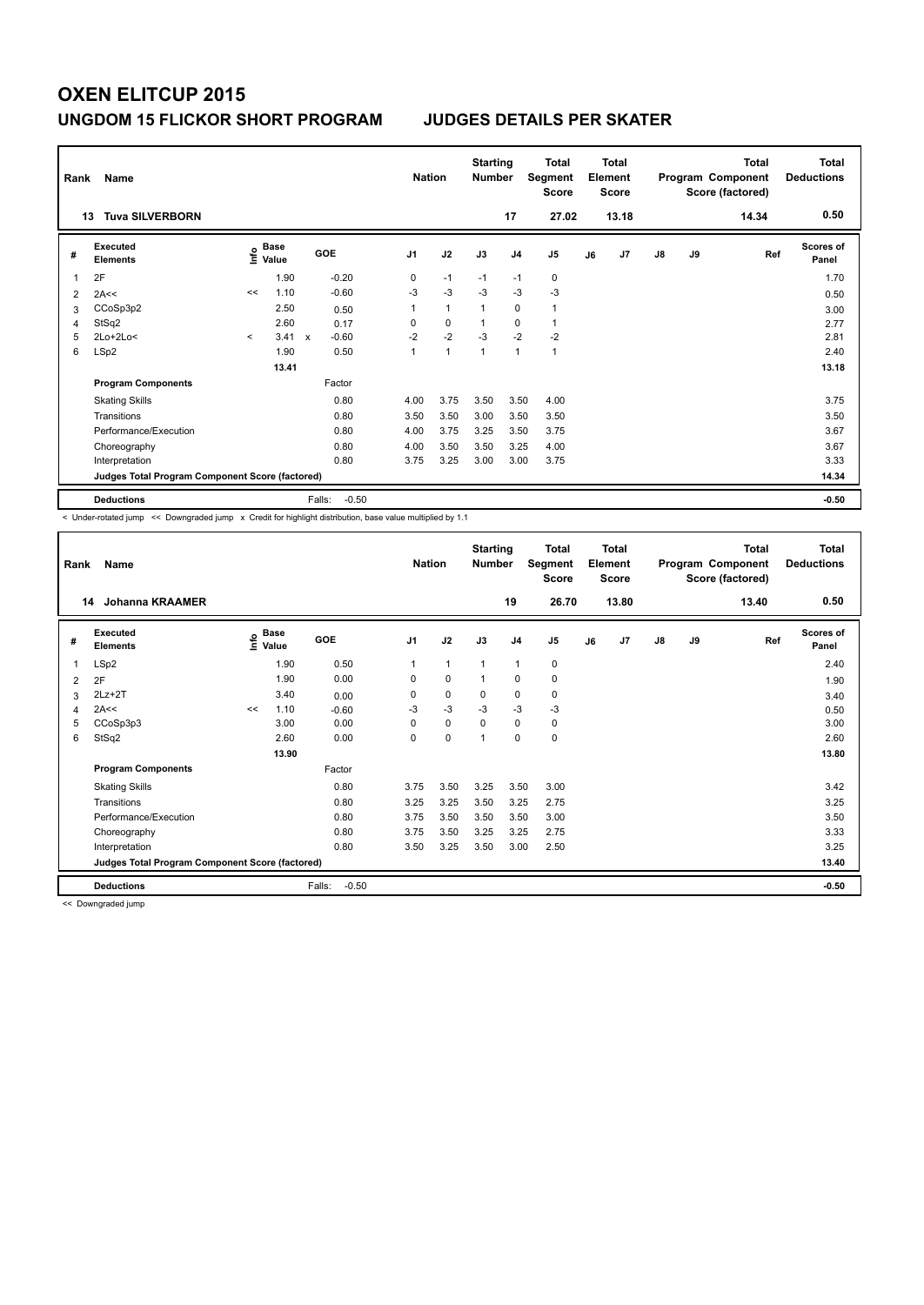| Rank | Name<br><b>Melinda NIELSEN</b><br>15            |      |                      |                   | <b>Nation</b>  |                | <b>Starting</b><br><b>Number</b> | 10             | <b>Total</b><br>Segment<br><b>Score</b><br>26.15 |    | <b>Total</b><br>Element<br><b>Score</b><br>14.23 |               |    | <b>Total</b><br>Program Component<br>Score (factored)<br>12.42 | Total<br><b>Deductions</b><br>0.50 |
|------|-------------------------------------------------|------|----------------------|-------------------|----------------|----------------|----------------------------------|----------------|--------------------------------------------------|----|--------------------------------------------------|---------------|----|----------------------------------------------------------------|------------------------------------|
| #    | Executed<br><b>Elements</b>                     | lnfo | <b>Base</b><br>Value | GOE               | J <sub>1</sub> | J2             | J3                               | J <sub>4</sub> | J5                                               | J6 | J7                                               | $\mathsf{J}8$ | J9 | Ref                                                            | <b>Scores of</b><br>Panel          |
| 1    | $2Lz+2T$                                        |      | 3.40                 | 0.00              | 0              | $\mathbf 0$    | $\mathbf 0$                      | $\mathbf 0$    | $\mathbf 0$                                      |    |                                                  |               |    |                                                                | 3.40                               |
| 2    | 2A<<                                            | <<   | 1.10                 | $-0.60$           | $-3$           | $-3$           | $-3$                             | $-3$           | $-3$                                             |    |                                                  |               |    |                                                                | 0.50                               |
| 3    | CCoSp3p3                                        |      | 3.00                 | 0.33              | 1              | $\overline{1}$ | $\overline{1}$                   | $\Omega$       | 0                                                |    |                                                  |               |    |                                                                | 3.33                               |
| 4    | 2Lo                                             |      | 1.80                 | $-0.30$           | $-1$           | $-1$           | $-1$                             | $-1$           | $\mathbf 0$                                      |    |                                                  |               |    |                                                                | 1.50                               |
| 5    | LSp3                                            |      | 2.40                 | 0.50              |                | $\overline{1}$ | $\overline{1}$                   | $\mathbf{1}$   | 1                                                |    |                                                  |               |    |                                                                | 2.90                               |
| 6    | StSq2                                           |      | 2.60                 | 0.00              | 0              | $\mathbf 0$    | $\mathbf 0$                      | $\mathbf 0$    | $\mathbf 0$                                      |    |                                                  |               |    |                                                                | 2.60                               |
|      |                                                 |      | 14.30                |                   |                |                |                                  |                |                                                  |    |                                                  |               |    |                                                                | 14.23                              |
|      | <b>Program Components</b>                       |      |                      | Factor            |                |                |                                  |                |                                                  |    |                                                  |               |    |                                                                |                                    |
|      | <b>Skating Skills</b>                           |      |                      | 0.80              | 3.50           | 4.00           | 3.50                             | 3.25           | 2.75                                             |    |                                                  |               |    |                                                                | 3.42                               |
|      | Transitions                                     |      |                      | 0.80              | 3.00           | 3.50           | 3.00                             | 2.75           | 2.00                                             |    |                                                  |               |    |                                                                | 2.92                               |
|      | Performance/Execution                           |      |                      | 0.80              | 3.25           | 4.00           | 3.25                             | 3.00           | 2.25                                             |    |                                                  |               |    |                                                                | 3.17                               |
|      | Choreography                                    |      |                      | 0.80              | 3.50           | 3.75           | 3.25                             | 2.75           | 2.25                                             |    |                                                  |               |    |                                                                | 3.17                               |
|      | Interpretation                                  |      |                      | 0.80              | 3.00           | 3.75           | 3.00                             | 2.50           | 2.00                                             |    |                                                  |               |    |                                                                | 2.83                               |
|      | Judges Total Program Component Score (factored) |      |                      |                   |                |                |                                  |                |                                                  |    |                                                  |               |    |                                                                | 12.42                              |
|      | <b>Deductions</b>                               |      |                      | $-0.50$<br>Falls: |                |                |                                  |                |                                                  |    |                                                  |               |    |                                                                | $-0.50$                            |

<< Downgraded jump

| Rank | Name                                            |         |                                  |                      |                          | <b>Nation</b> | <b>Starting</b><br><b>Number</b> |                | <b>Total</b><br>Segment<br><b>Score</b> |    | Total<br>Element<br><b>Score</b> |    |    | <b>Total</b><br>Program Component<br>Score (factored) | Total<br><b>Deductions</b> |
|------|-------------------------------------------------|---------|----------------------------------|----------------------|--------------------------|---------------|----------------------------------|----------------|-----------------------------------------|----|----------------------------------|----|----|-------------------------------------------------------|----------------------------|
| 16   | <b>Yiva ROLL</b>                                |         |                                  |                      |                          |               |                                  | $\overline{7}$ | 26.03                                   |    | 12.05                            |    |    | 14.48                                                 | 0.50                       |
| #    | <b>Executed</b><br><b>Elements</b>              |         | <b>Base</b><br>e Base<br>⊆ Value | <b>GOE</b>           | J <sub>1</sub>           | J2            | J3                               | J <sub>4</sub> | J <sub>5</sub>                          | J6 | J <sub>7</sub>                   | J8 | J9 | Ref                                                   | <b>Scores of</b><br>Panel  |
| 1    | 2A<<                                            | <<      | 1.10                             | $-0.60$              | $-3$                     | $-3$          | $-3$                             | $-3$           | $-3$                                    |    |                                  |    |    |                                                       | 0.50                       |
| 2    | CCoSp3p3                                        |         | 3.00                             | 0.50                 | $\Omega$                 | $\mathbf{1}$  | $\mathbf{1}$                     | $\mathbf{1}$   | 1                                       |    |                                  |    |    |                                                       | 3.50                       |
| 3    | $2Lz+2T$                                        |         | 3.40                             | $-0.30$              | $-2$                     | $-1$          | $-1$                             | $-1$           | 0                                       |    |                                  |    |    |                                                       | 3.10                       |
| 4    | $CSp^*$                                         | $\star$ | 0.00                             | 0.00                 | $\overline{\phantom{a}}$ |               |                                  |                |                                         |    |                                  |    |    |                                                       | 0.00                       |
| 5    | StSq2                                           |         | 2.60                             | 0.17                 | 0                        | $-1$          | $\mathbf 0$                      | $\mathbf{1}$   | 1                                       |    |                                  |    |    |                                                       | 2.77                       |
| 6    | 2Lo                                             |         | 1.98                             | 0.20<br>$\mathsf{x}$ | $\Omega$                 | 0             | $\mathbf{1}$                     | $\mathbf{1}$   | 1                                       |    |                                  |    |    |                                                       | 2.18                       |
| 7    | $LSp2*$                                         | $\star$ | 0.00                             | 0.00                 |                          |               |                                  |                |                                         |    |                                  |    |    |                                                       | 0.00                       |
|      |                                                 |         | 12.08                            |                      |                          |               |                                  |                |                                         |    |                                  |    |    |                                                       | 12.05                      |
|      | <b>Program Components</b>                       |         |                                  | Factor               |                          |               |                                  |                |                                         |    |                                  |    |    |                                                       |                            |
|      | <b>Skating Skills</b>                           |         |                                  | 0.80                 | 3.50                     | 3.50          | 3.75                             | 4.25           | 4.25                                    |    |                                  |    |    |                                                       | 3.83                       |
|      | Transitions                                     |         |                                  | 0.80                 | 3.25                     | 3.25          | 3.50                             | 4.00           | 3.50                                    |    |                                  |    |    |                                                       | 3.42                       |
|      | Performance/Execution                           |         |                                  | 0.80                 | 3.50                     | 3.75          | 3.00                             | 3.75           | 4.00                                    |    |                                  |    |    |                                                       | 3.67                       |
|      | Choreography                                    |         |                                  | 0.80                 | 3.50                     | 3.50          | 4.00                             | 3.75           | 3.75                                    |    |                                  |    |    |                                                       | 3.67                       |
|      | Interpretation                                  |         |                                  | 0.80                 | 3.25                     | 3.50          | 3.75                             | 3.50           | 3.50                                    |    |                                  |    |    |                                                       | 3.50                       |
|      | Judges Total Program Component Score (factored) |         |                                  |                      |                          |               |                                  |                |                                         |    |                                  |    |    |                                                       | 14.48                      |
|      | <b>Deductions</b>                               |         |                                  | $-0.50$<br>Falls:    |                          |               |                                  |                |                                         |    |                                  |    |    |                                                       | $-0.50$                    |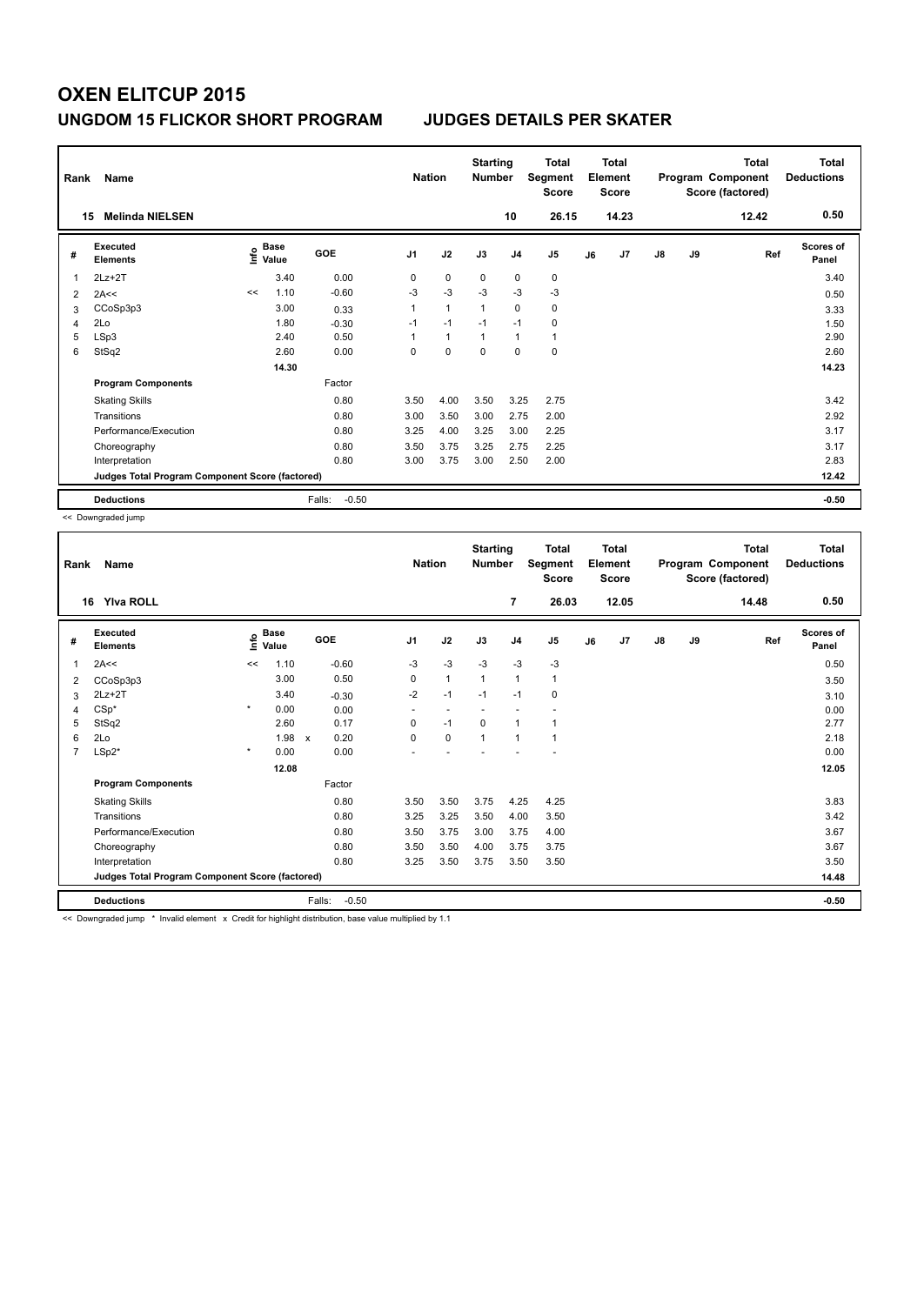| Rank | Name                                            |      |               |                           |         |                | <b>Nation</b> | <b>Starting</b><br><b>Number</b> |                | Total<br>Segment<br><b>Score</b> |    | <b>Total</b><br>Element<br><b>Score</b> |               |    | <b>Total</b><br>Program Component<br>Score (factored) | <b>Total</b><br><b>Deductions</b><br>0.00 |
|------|-------------------------------------------------|------|---------------|---------------------------|---------|----------------|---------------|----------------------------------|----------------|----------------------------------|----|-----------------------------------------|---------------|----|-------------------------------------------------------|-------------------------------------------|
|      | <b>Felicia NILSSON</b><br>17                    |      |               |                           |         |                |               |                                  | 1              | 25.90                            |    | 13.56                                   |               |    | 12.34                                                 |                                           |
| #    | Executed<br><b>Elements</b>                     | lnfo | Base<br>Value |                           | GOE     | J <sub>1</sub> | J2            | J3                               | J <sub>4</sub> | J <sub>5</sub>                   | J6 | J7                                      | $\mathsf{J}8$ | J9 | Ref                                                   | Scores of<br>Panel                        |
| 1    | 2A<<                                            | <<   | 1.10          |                           | $-0.60$ | $-3$           | $-3$          | $-3$                             | $-3$           | $-3$                             |    |                                         |               |    |                                                       | 0.50                                      |
| 2    | LSp1                                            |      | 1.50          |                           | 0.17    | 0              | $\Omega$      | $\overline{1}$                   | $\mathbf 0$    | $\mathbf{1}$                     |    |                                         |               |    |                                                       | 1.67                                      |
| 3    | $2Lz+2Lo$                                       |      | 3.90          |                           | 0.00    | 0              | $\mathbf 0$   | 0                                | $-1$           | 0                                |    |                                         |               |    |                                                       | 3.90                                      |
| 4    | CCoSp3p3                                        |      | 3.00          |                           | $-0.20$ | $-2$           | $-1$          | $\Omega$                         | $-1$           | 0                                |    |                                         |               |    |                                                       | 2.80                                      |
| 5    | 2F                                              |      | 2.09          | $\boldsymbol{\mathsf{x}}$ | 0.00    | 0              | $\mathbf 0$   | 0                                | $\mathbf 0$    | 0                                |    |                                         |               |    |                                                       | 2.09                                      |
| 6    | StSq2                                           |      | 2.60          |                           | 0.00    | 0              | $\mathbf 0$   | $\Omega$                         | 0              | 1                                |    |                                         |               |    |                                                       | 2.60                                      |
|      |                                                 |      | 14.19         |                           |         |                |               |                                  |                |                                  |    |                                         |               |    |                                                       | 13.56                                     |
|      | <b>Program Components</b>                       |      |               |                           | Factor  |                |               |                                  |                |                                  |    |                                         |               |    |                                                       |                                           |
|      | <b>Skating Skills</b>                           |      |               |                           | 0.80    | 3.25           | 3.25          | 3.25                             | 3.00           | 3.50                             |    |                                         |               |    |                                                       | 3.25                                      |
|      | Transitions                                     |      |               |                           | 0.80    | 2.50           | 3.00          | 3.00                             | 2.25           | 2.75                             |    |                                         |               |    |                                                       | 2.75                                      |
|      | Performance/Execution                           |      |               |                           | 0.80    | 3.25           | 3.25          | 3.25                             | 2.75           | 3.25                             |    |                                         |               |    |                                                       | 3.25                                      |
|      | Choreography                                    |      |               |                           | 0.80    | 3.25           | 3.50          | 3.50                             | 2.50           | 3.00                             |    |                                         |               |    |                                                       | 3.25                                      |
|      | Interpretation                                  |      |               |                           | 0.80    | 3.00           | 3.25          | 3.00                             | 2.00           | 2.75                             |    |                                         |               |    |                                                       | 2.92                                      |
|      | Judges Total Program Component Score (factored) |      |               |                           |         |                |               |                                  |                |                                  |    |                                         |               |    |                                                       | 12.34                                     |
|      | <b>Deductions</b>                               |      |               |                           |         |                |               |                                  |                |                                  |    |                                         |               |    |                                                       | 0.00                                      |

<< Downgraded jump x Credit for highlight distribution, base value multiplied by 1.1

| Rank | Name                                            |         |                      |                           |         | <b>Nation</b>  |              | <b>Starting</b><br><b>Number</b> |                | <b>Total</b><br>Segment<br>Score |    | Total<br>Element<br>Score |    |    | <b>Total</b><br>Program Component<br>Score (factored) | Total<br><b>Deductions</b> |
|------|-------------------------------------------------|---------|----------------------|---------------------------|---------|----------------|--------------|----------------------------------|----------------|----------------------------------|----|---------------------------|----|----|-------------------------------------------------------|----------------------------|
| 18   | <b>Tina PROGOULAKIS</b>                         |         |                      |                           |         |                |              |                                  | 20             | 25.71                            |    | 11.71                     |    |    | 15.00                                                 | 1.00                       |
| #    | Executed<br><b>Elements</b>                     | ١nfo    | <b>Base</b><br>Value | <b>GOE</b>                |         | J <sub>1</sub> | J2           | J3                               | J <sub>4</sub> | J <sub>5</sub>                   | J6 | J7                        | J8 | J9 | Ref                                                   | <b>Scores of</b><br>Panel  |
| 1    | 2Lz+COMBO                                       |         | 2.10                 |                           | $-0.90$ | $-3$           | $-3$         | $-3$                             | $-3$           | $-3$                             |    |                           |    |    |                                                       | 1.20                       |
| 2    | 2A                                              |         | 3.30                 |                           | $-1.50$ | $-3$           | $-3$         | $-3$                             | $-3$           | $-3$                             |    |                           |    |    |                                                       | 1.80                       |
| 3    | LSp3                                            |         | 2.40                 |                           | 0.00    | 0              | 0            | $\mathbf 0$                      | $\mathbf 0$    | 0                                |    |                           |    |    |                                                       | 2.40                       |
| 4    | StSq2                                           |         | 2.60                 |                           | 0.33    | 0              | $\mathbf{1}$ | $\mathbf{1}$                     | 0              | 1                                |    |                           |    |    |                                                       | 2.93                       |
| 5    | 3S<                                             | $\prec$ | 3.41                 | $\boldsymbol{\mathsf{x}}$ | $-1.63$ | -3             | $-2$         | $-2$                             | $-1$           | $-3$                             |    |                           |    |    |                                                       | 1.78                       |
| 6    | CCoSp3pB                                        |         | 1.70                 |                           | $-0.10$ | 0              | 0            | 0                                | $-1$           | $-1$                             |    |                           |    |    |                                                       | 1.60                       |
|      |                                                 |         | 15.51                |                           |         |                |              |                                  |                |                                  |    |                           |    |    |                                                       | 11.71                      |
|      | <b>Program Components</b>                       |         |                      |                           | Factor  |                |              |                                  |                |                                  |    |                           |    |    |                                                       |                            |
|      | <b>Skating Skills</b>                           |         |                      |                           | 0.80    | 3.75           | 4.00         | 4.00                             | 3.75           | 4.00                             |    |                           |    |    |                                                       | 3.92                       |
|      | Transitions                                     |         |                      |                           | 0.80    | 3.50           | 3.50         | 3.75                             | 3.50           | 3.75                             |    |                           |    |    |                                                       | 3.58                       |
|      | Performance/Execution                           |         |                      |                           | 0.80    | 3.75           | 3.75         | 3.75                             | 3.50           | 3.75                             |    |                           |    |    |                                                       | 3.75                       |
|      | Choreography                                    |         |                      |                           | 0.80    | 3.75           | 4.00         | 4.50                             | 3.50           | 4.00                             |    |                           |    |    |                                                       | 3.92                       |
|      | Interpretation                                  |         |                      |                           | 0.80    | 3.75           | 3.50         | 4.00                             | 3.00           | 3.50                             |    |                           |    |    |                                                       | 3.58                       |
|      | Judges Total Program Component Score (factored) |         |                      |                           |         |                |              |                                  |                |                                  |    |                           |    |    |                                                       | 15.00                      |
|      | <b>Deductions</b>                               |         |                      | Falls:                    | $-1.00$ |                |              |                                  |                |                                  |    |                           |    |    |                                                       | $-1.00$                    |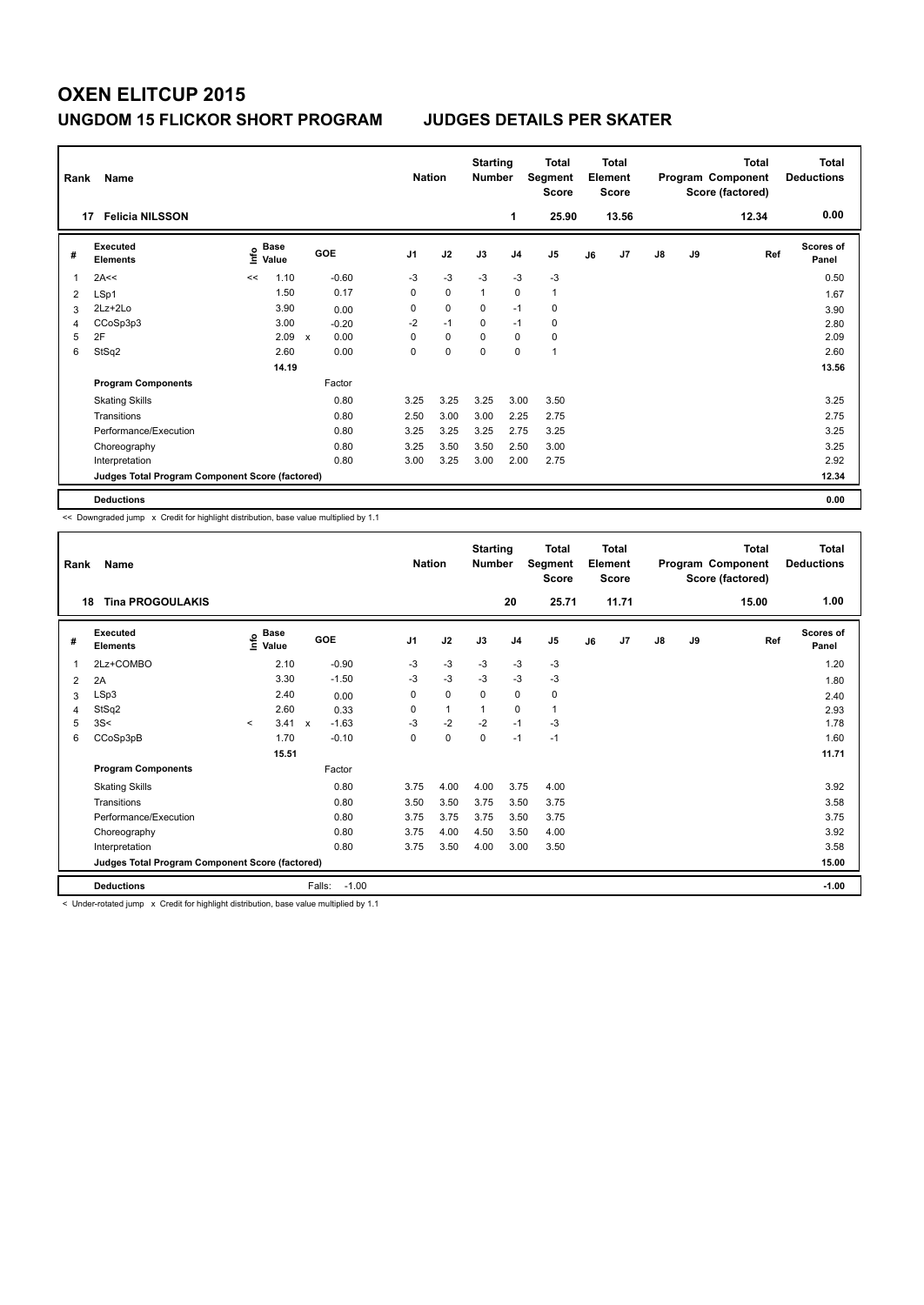| Rank           | Name                                            |    |                                  |              |         |                | <b>Nation</b> | <b>Starting</b><br><b>Number</b> |                | <b>Total</b><br>Segment<br><b>Score</b> |    | <b>Total</b><br>Element<br><b>Score</b> |               |    | <b>Total</b><br>Program Component<br>Score (factored) | <b>Total</b><br><b>Deductions</b> |
|----------------|-------------------------------------------------|----|----------------------------------|--------------|---------|----------------|---------------|----------------------------------|----------------|-----------------------------------------|----|-----------------------------------------|---------------|----|-------------------------------------------------------|-----------------------------------|
|                | <b>Alva FAHLMAN</b><br>19                       |    |                                  |              |         |                |               |                                  | 11             | 25.36                                   |    | 12.76                                   |               |    | 12.60                                                 | 0.00                              |
| #              | <b>Executed</b><br><b>Elements</b>              |    | <b>Base</b><br>e Base<br>⊆ Value |              | GOE     | J <sub>1</sub> | J2            | J3                               | J <sub>4</sub> | J5                                      | J6 | J7                                      | $\mathsf{J}8$ | J9 | Ref                                                   | <b>Scores of</b><br>Panel         |
| 1              | LSp2                                            |    | 1.90                             |              | 0.17    | 0              | $\mathbf{1}$  | $-1$                             | $\overline{1}$ | $\mathbf 0$                             |    |                                         |               |    |                                                       | 2.07                              |
| $\overline{2}$ | 2A<<                                            | << | 1.10                             |              | $-0.60$ | $-3$           | $-3$          | $-3$                             | $-3$           | $-3$                                    |    |                                         |               |    |                                                       | 0.50                              |
| 3              | $2Lz + 2T$                                      |    | 3.40                             |              | $-0.50$ | $-2$           | $-1$          | $-2$                             | $-1$           | $-2$                                    |    |                                         |               |    |                                                       | 2.90                              |
| 4              | StSq2                                           |    | 2.60                             |              | 0.00    | 0              | $\mathbf{1}$  | 0                                | 0              | $-1$                                    |    |                                         |               |    |                                                       | 2.60                              |
| 5              | 2F                                              |    | 2.09                             | $\mathsf{x}$ | $-0.90$ | $-3$           | $-2$          | $-3$                             | $-3$           | $-3$                                    |    |                                         |               |    |                                                       | 1.19                              |
| 6              | CCoSp3p4                                        |    | 3.50                             |              | 0.00    | 0              | $\mathbf 0$   | 0                                | 0              | $\pmb{0}$                               |    |                                         |               |    |                                                       | 3.50                              |
|                |                                                 |    | 14.59                            |              |         |                |               |                                  |                |                                         |    |                                         |               |    |                                                       | 12.76                             |
|                | <b>Program Components</b>                       |    |                                  |              | Factor  |                |               |                                  |                |                                         |    |                                         |               |    |                                                       |                                   |
|                | <b>Skating Skills</b>                           |    |                                  |              | 0.80    | 3.25           | 3.50          | 3.25                             | 3.50           | 2.50                                    |    |                                         |               |    |                                                       | 3.33                              |
|                | Transitions                                     |    |                                  |              | 0.80    | 2.75           | 3.25          | 2.50                             | 3.00           | 1.75                                    |    |                                         |               |    |                                                       | 2.75                              |
|                | Performance/Execution                           |    |                                  |              | 0.80    | 3.25           | 3.50          | 2.75                             | 3.75           | 2.00                                    |    |                                         |               |    |                                                       | 3.17                              |
|                | Choreography                                    |    |                                  |              | 0.80    | 3.50           | 3.75          | 3.00                             | 3.50           | 2.25                                    |    |                                         |               |    |                                                       | 3.33                              |
|                | Interpretation                                  |    |                                  |              | 0.80    | 3.25           | 3.75          | 2.75                             | 3.50           | 2.00                                    |    |                                         |               |    |                                                       | 3.17                              |
|                | Judges Total Program Component Score (factored) |    |                                  |              |         |                |               |                                  |                |                                         |    |                                         |               |    |                                                       | 12.60                             |
|                | <b>Deductions</b>                               |    |                                  |              |         |                |               |                                  |                |                                         |    |                                         |               |    |                                                       | 0.00                              |

<< Downgraded jump x Credit for highlight distribution, base value multiplied by 1.1 ! Not clear edge

| Rank | Name                                            |    |                                  |                                      | <b>Nation</b>  |              | <b>Starting</b><br><b>Number</b> |                | <b>Total</b><br>Segment<br><b>Score</b> |    | Total<br>Element<br><b>Score</b> |               |    | Total<br>Program Component<br>Score (factored) | <b>Total</b><br><b>Deductions</b> |
|------|-------------------------------------------------|----|----------------------------------|--------------------------------------|----------------|--------------|----------------------------------|----------------|-----------------------------------------|----|----------------------------------|---------------|----|------------------------------------------------|-----------------------------------|
| 20   | <b>Josefin VENNKLEV</b>                         |    |                                  |                                      |                |              |                                  | 8              | 25.05                                   |    | 12.71                            |               |    | 13.34                                          | 1.00                              |
| #    | <b>Executed</b><br><b>Elements</b>              |    | <b>Base</b><br>e Base<br>⊆ Value | GOE                                  | J <sub>1</sub> | J2           | J3                               | J <sub>4</sub> | J <sub>5</sub>                          | J6 | J7                               | $\mathsf{J}8$ | J9 | Ref                                            | <b>Scores of</b><br>Panel         |
| 1    | 2A<<                                            | << | 1.10                             | $-0.60$                              | $-3$           | $-3$         | $-3$                             | $-3$           | $-3$                                    |    |                                  |               |    |                                                | 0.50                              |
| 2    | 2Lz                                             |    | 2.10                             | 0.00                                 | 0              | 0            | $-1$                             | 0              | 0                                       |    |                                  |               |    |                                                | 2.10                              |
| 3    | LSp3                                            |    | 2.40                             | 0.33                                 | 1              | $\mathbf{1}$ | 1                                | $\mathbf 0$    | 0                                       |    |                                  |               |    |                                                | 2.73                              |
| 4    | 2Lo+COMBO                                       |    | 1.98                             | $\boldsymbol{\mathsf{x}}$<br>$-0.90$ | $-3$           | $-3$         | $-3$                             | $-3$           | $-3$                                    |    |                                  |               |    |                                                | 1.08                              |
| 5    | StSq3                                           |    | 3.30                             | 0.00                                 | $\Omega$       | 0            | 0                                | $-1$           | 0                                       |    |                                  |               |    |                                                | 3.30                              |
| 6    | CCoSp3p3                                        |    | 3.00                             | 0.00                                 | 0              | $\mathbf 0$  | 0                                | $-1$           | 0                                       |    |                                  |               |    |                                                | 3.00                              |
|      |                                                 |    | 13.88                            |                                      |                |              |                                  |                |                                         |    |                                  |               |    |                                                | 12.71                             |
|      | <b>Program Components</b>                       |    |                                  | Factor                               |                |              |                                  |                |                                         |    |                                  |               |    |                                                |                                   |
|      | <b>Skating Skills</b>                           |    |                                  | 0.80                                 | 3.50           | 3.50         | 3.25                             | 3.50           | 3.25                                    |    |                                  |               |    |                                                | 3.42                              |
|      | Transitions                                     |    |                                  | 0.80                                 | 3.25           | 3.00         | 2.75                             | 3.50           | 3.00                                    |    |                                  |               |    |                                                | 3.08                              |
|      | Performance/Execution                           |    |                                  | 0.80                                 | 3.75           | 3.50         | 3.00                             | 3.75           | 3.00                                    |    |                                  |               |    |                                                | 3.42                              |
|      | Choreography                                    |    |                                  | 0.80                                 | 3.50           | 3.50         | 2.75                             | 3.75           | 3.50                                    |    |                                  |               |    |                                                | 3.50                              |
|      | Interpretation                                  |    |                                  | 0.80                                 | 3.50           | 3.25         | 2.50                             | 3.50           | 3.00                                    |    |                                  |               |    |                                                | 3.25                              |
|      | Judges Total Program Component Score (factored) |    |                                  |                                      |                |              |                                  |                |                                         |    |                                  |               |    |                                                | 13.34                             |
|      | <b>Deductions</b>                               |    |                                  | Falls:<br>$-1.00$                    |                |              |                                  |                |                                         |    |                                  |               |    |                                                | $-1.00$                           |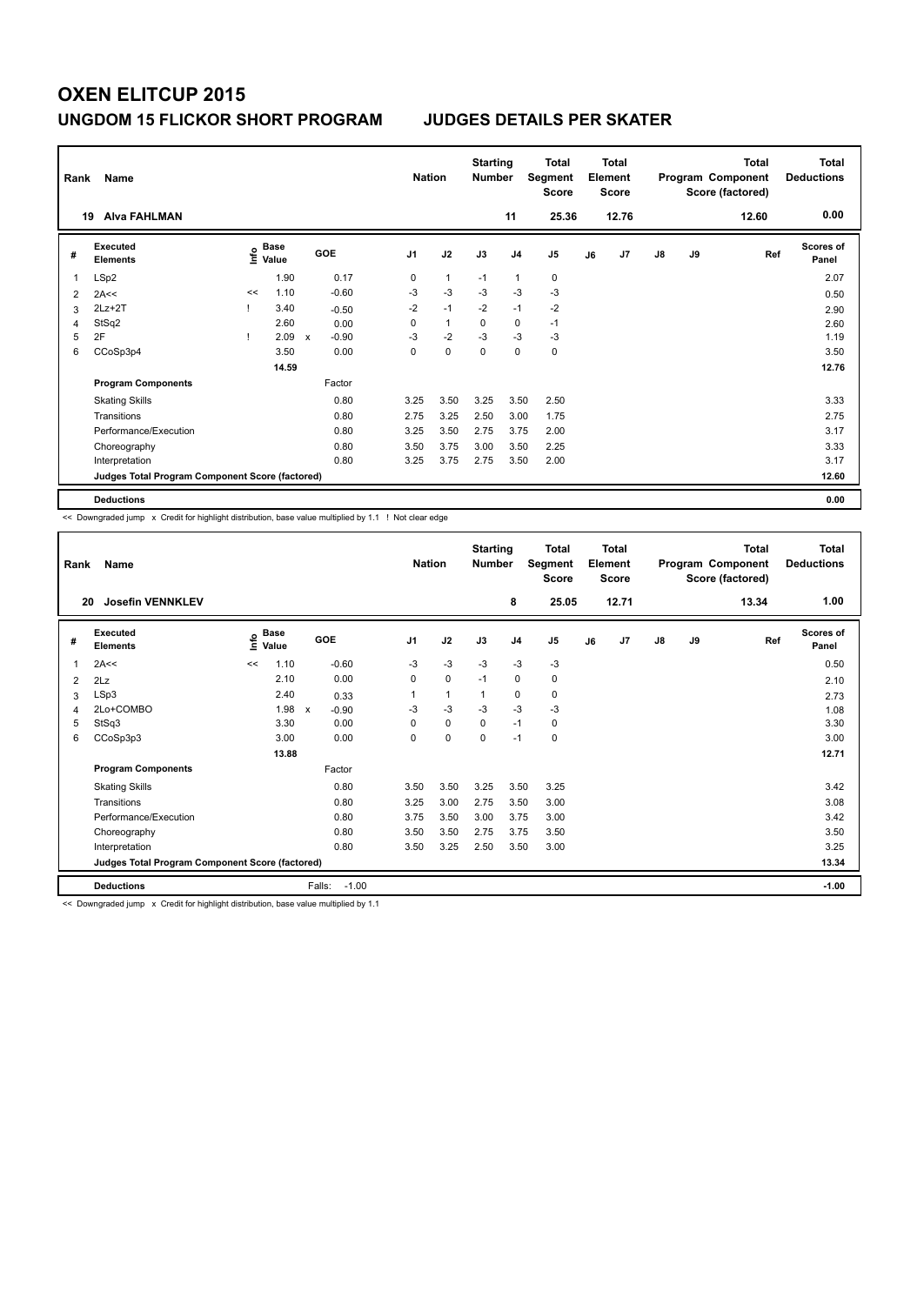| Rank | Name                                            |    |                                  |                           |            |                | <b>Nation</b>  | <b>Starting</b><br><b>Number</b> |                | <b>Total</b><br>Segment<br><b>Score</b> |    | <b>Total</b><br>Element<br><b>Score</b> |               |    | <b>Total</b><br>Program Component<br>Score (factored) | <b>Total</b><br><b>Deductions</b> |
|------|-------------------------------------------------|----|----------------------------------|---------------------------|------------|----------------|----------------|----------------------------------|----------------|-----------------------------------------|----|-----------------------------------------|---------------|----|-------------------------------------------------------|-----------------------------------|
|      | <b>Ofelia EILERTZ</b><br>21                     |    |                                  |                           |            |                |                |                                  | 22             | 24.88                                   |    | 11.82                                   |               |    | 13.06                                                 | 0.00                              |
| #    | <b>Executed</b><br><b>Elements</b>              |    | <b>Base</b><br>e Base<br>⊆ Value |                           | <b>GOE</b> | J <sub>1</sub> | J2             | J3                               | J <sub>4</sub> | J5                                      | J6 | J7                                      | $\mathsf{J}8$ | J9 | Ref                                                   | <b>Scores of</b><br>Panel         |
| 1    | StSq2                                           |    | 2.60                             |                           | 0.00       | 0              | 0              | $-1$                             | 0              | 1                                       |    |                                         |               |    |                                                       | 2.60                              |
| 2    | LSp2                                            |    | 1.90                             |                           | 0.33       | 1              | $\overline{1}$ | $\mathbf 0$                      | $\overline{1}$ | 0                                       |    |                                         |               |    |                                                       | 2.23                              |
| 3    | $2Lz+2T$                                        |    | 3.74                             | $\boldsymbol{\mathsf{x}}$ | 0.00       | $-1$           | $\mathbf{1}$   | 0                                | $\pmb{0}$      | $\pmb{0}$                               |    |                                         |               |    |                                                       | 3.74                              |
| 4    | 2A<<                                            | << | 1.21                             | $\boldsymbol{\mathsf{x}}$ | $-0.60$    | $-3$           | $-3$           | $-3$                             | $-3$           | $-3$                                    |    |                                         |               |    |                                                       | 0.61                              |
| 5    | 2Fe                                             | e  | 1.54                             | $\mathsf{x}$              | $-0.70$    | $-2$           | $-2$           | $-3$                             | $-3$           | 0                                       |    |                                         |               |    |                                                       | 0.84                              |
| 6    | CCoSp3p1                                        |    | 2.00                             |                           | $-0.20$    | $-1$           | 0              | $-1$                             | $-1$           | 0                                       |    |                                         |               |    |                                                       | 1.80                              |
|      |                                                 |    | 12.99                            |                           |            |                |                |                                  |                |                                         |    |                                         |               |    |                                                       | 11.82                             |
|      | <b>Program Components</b>                       |    |                                  |                           | Factor     |                |                |                                  |                |                                         |    |                                         |               |    |                                                       |                                   |
|      | <b>Skating Skills</b>                           |    |                                  |                           | 0.80       | 3.50           | 3.75           | 3.25                             | 3.50           | 3.50                                    |    |                                         |               |    |                                                       | 3.50                              |
|      | Transitions                                     |    |                                  |                           | 0.80       | 3.00           | 3.50           | 3.00                             | 3.00           | 3.00                                    |    |                                         |               |    |                                                       | 3.00                              |
|      | Performance/Execution                           |    |                                  |                           | 0.80       | 3.50           | 4.00           | 3.25                             | 3.25           | 3.25                                    |    |                                         |               |    |                                                       | 3.33                              |
|      | Choreography                                    |    |                                  |                           | 0.80       | 3.50           | 4.00           | 3.00                             | 3.25           | 3.25                                    |    |                                         |               |    |                                                       | 3.33                              |
|      | Interpretation                                  |    |                                  |                           | 0.80       | 3.25           | 3.75           | 2.75                             | 2.75           | 3.50                                    |    |                                         |               |    |                                                       | 3.17                              |
|      | Judges Total Program Component Score (factored) |    |                                  |                           |            |                |                |                                  |                |                                         |    |                                         |               |    |                                                       | 13.06                             |
|      | <b>Deductions</b>                               |    |                                  |                           |            |                |                |                                  |                |                                         |    |                                         |               |    |                                                       | 0.00                              |

<< Downgraded jump x Credit for highlight distribution, base value multiplied by 1.1 e Wrong edge

| Rank           | Name                                            |    |                      |         | <b>Nation</b>  |                | <b>Starting</b><br><b>Number</b> |                | <b>Total</b><br>Segment<br><b>Score</b> |    | <b>Total</b><br>Element<br><b>Score</b> |               |    | <b>Total</b><br>Program Component<br>Score (factored) | <b>Total</b><br><b>Deductions</b> |
|----------------|-------------------------------------------------|----|----------------------|---------|----------------|----------------|----------------------------------|----------------|-----------------------------------------|----|-----------------------------------------|---------------|----|-------------------------------------------------------|-----------------------------------|
| 22             | Kajsa MÅNSSON                                   |    |                      |         |                |                |                                  | 16             | 24.75                                   |    | 11.67                                   |               |    | 13.08                                                 | 0.00                              |
| #              | <b>Executed</b><br><b>Elements</b>              | ۴  | <b>Base</b><br>Value | GOE     | J <sub>1</sub> | J2             | J3                               | J <sub>4</sub> | J5                                      | J6 | J7                                      | $\mathsf{J}8$ | J9 | Ref                                                   | Scores of<br>Panel                |
| 1              | $2Lz+2T$                                        |    | 3.40                 | 0.00    | 0              | 1              | 0                                | $\mathbf 0$    | 0                                       |    |                                         |               |    |                                                       | 3.40                              |
| $\overline{2}$ | 2A<<                                            | << | 1.10                 | $-0.60$ | $-3$           | $-3$           | $-3$                             | $-3$           | $-3$                                    |    |                                         |               |    |                                                       | 0.50                              |
| 3              | LSp1                                            |    | 1.50                 | $-0.20$ | $-1$           | $\mathbf{1}$   | $-1$                             | $-1$           | 0                                       |    |                                         |               |    |                                                       | 1.30                              |
| 4              | 2F                                              |    | 1.90                 | $-0.10$ | 0              | $\Omega$       | $-1$                             | $-1$           | 0                                       |    |                                         |               |    |                                                       | 1.80                              |
| 5              | StSq2                                           |    | 2.60                 | 0.00    | 0              | $\mathbf{1}$   | $-1$                             | 0              | 0                                       |    |                                         |               |    |                                                       | 2.60                              |
| 6              | CCoSp3p1                                        |    | 2.00                 | 0.07    | 1              | $\overline{1}$ | $-1$                             | $-1$           | 0                                       |    |                                         |               |    |                                                       | 2.07                              |
|                |                                                 |    | 12.50                |         |                |                |                                  |                |                                         |    |                                         |               |    |                                                       | 11.67                             |
|                | <b>Program Components</b>                       |    |                      | Factor  |                |                |                                  |                |                                         |    |                                         |               |    |                                                       |                                   |
|                | <b>Skating Skills</b>                           |    |                      | 0.80    | 3.75           | 3.75           | 3.00                             | 3.00           | 3.00                                    |    |                                         |               |    |                                                       | 3.25                              |
|                | Transitions                                     |    |                      | 0.80    | 3.25           | 3.50           | 2.75                             | 2.50           | 2.50                                    |    |                                         |               |    |                                                       | 2.83                              |
|                | Performance/Execution                           |    |                      | 0.80    | 3.75           | 3.75           | 3.00                             | 3.25           | 3.25                                    |    |                                         |               |    |                                                       | 3.42                              |
|                | Choreography                                    |    |                      | 0.80    | 3.75           | 3.75           | 3.25                             | 3.25           | 3.00                                    |    |                                         |               |    |                                                       | 3.42                              |
|                | Interpretation                                  |    |                      | 0.80    | 3.50           | 4.00           | 3.50                             | 3.25           | 3.00                                    |    |                                         |               |    |                                                       | 3.42                              |
|                | Judges Total Program Component Score (factored) |    |                      |         |                |                |                                  |                |                                         |    |                                         |               |    |                                                       | 13.08                             |
|                | <b>Deductions</b>                               |    |                      |         |                |                |                                  |                |                                         |    |                                         |               |    |                                                       | 0.00                              |

<< Downgraded jump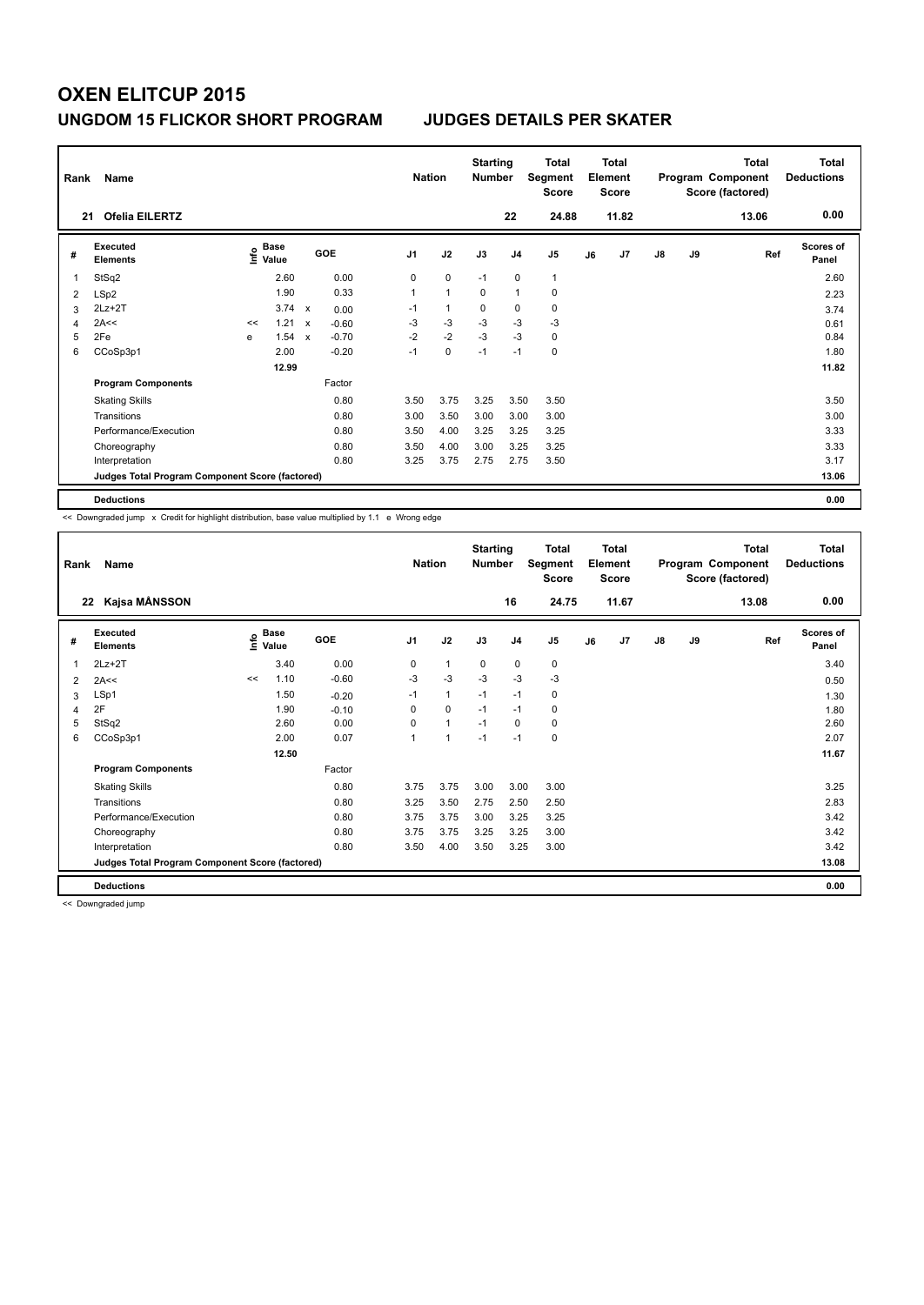| Rank | Name<br><b>Olivia TURUNEN</b><br>23             |      |       |                           |         |                | <b>Nation</b> | <b>Starting</b><br><b>Number</b> | 23             | Total<br>Segment<br><b>Score</b><br>23.47 |    | <b>Total</b><br>Element<br><b>Score</b><br>10.27 |               |    | <b>Total</b><br>Program Component<br>Score (factored)<br>13.20 | <b>Total</b><br><b>Deductions</b><br>0.00 |
|------|-------------------------------------------------|------|-------|---------------------------|---------|----------------|---------------|----------------------------------|----------------|-------------------------------------------|----|--------------------------------------------------|---------------|----|----------------------------------------------------------------|-------------------------------------------|
|      | Executed                                        |      | Base  |                           | GOE     | J <sub>1</sub> | J2            | J3                               | J <sub>4</sub> | J <sub>5</sub>                            | J6 | J7                                               | $\mathsf{J}8$ | J9 | Ref                                                            | Scores of                                 |
| #    | <b>Elements</b>                                 | ١nfo | Value |                           |         |                |               |                                  |                |                                           |    |                                                  |               |    |                                                                | Panel                                     |
| 1    | LSp2                                            |      | 1.90  |                           | 0.00    | $-1$           | 0             | $\overline{1}$                   | 0              | 0                                         |    |                                                  |               |    |                                                                | 1.90                                      |
| 2    | 2A<<                                            | <<   | 1.10  |                           | $-0.53$ | $-3$           | $-2$          | $-2$                             | $-3$           | $-3$                                      |    |                                                  |               |    |                                                                | 0.57                                      |
| 3    | CCoSp3p2                                        |      | 2.50  |                           | $-0.30$ | $-1$           | $-1$          | $-1$                             | $-1$           | $-2$                                      |    |                                                  |               |    |                                                                | 2.20                                      |
| 4    | 2Lz+COMBO                                       |      | 2.31  | $\mathbf{x}$              | $-0.90$ | $-3$           | $-3$          | $-3$                             | $-3$           | $-2$                                      |    |                                                  |               |    |                                                                | 1.41                                      |
| 5    | StSq2                                           |      | 2.60  |                           | 0.00    | 0              | $\mathbf 0$   | $-1$                             | $\mathbf 0$    | 0                                         |    |                                                  |               |    |                                                                | 2.60                                      |
| 6    | 2F                                              |      | 2.09  | $\boldsymbol{\mathsf{x}}$ | $-0.50$ | $-2$           | $-2$          | $-1$                             | $-1$           | $-2$                                      |    |                                                  |               |    |                                                                | 1.59                                      |
|      |                                                 |      | 12.50 |                           |         |                |               |                                  |                |                                           |    |                                                  |               |    |                                                                | 10.27                                     |
|      | <b>Program Components</b>                       |      |       |                           | Factor  |                |               |                                  |                |                                           |    |                                                  |               |    |                                                                |                                           |
|      | <b>Skating Skills</b>                           |      |       |                           | 0.80    | 3.50           | 3.50          | 3.50                             | 3.50           | 3.25                                      |    |                                                  |               |    |                                                                | 3.50                                      |
|      | Transitions                                     |      |       |                           | 0.80    | 3.25           | 3.25          | 3.00                             | 3.25           | 3.00                                      |    |                                                  |               |    |                                                                | 3.17                                      |
|      | Performance/Execution                           |      |       |                           | 0.80    | 3.50           | 3.50          | 3.00                             | 3.25           | 3.00                                      |    |                                                  |               |    |                                                                | 3.25                                      |
|      | Choreography                                    |      |       |                           | 0.80    | 3.50           | 3.50          | 3.50                             | 3.00           | 3.50                                      |    |                                                  |               |    |                                                                | 3.50                                      |
|      | Interpretation                                  |      |       |                           | 0.80    | 3.25           | 3.25          | 3.00                             | 3.00           | 3.00                                      |    |                                                  |               |    |                                                                | 3.08                                      |
|      | Judges Total Program Component Score (factored) |      |       |                           |         |                |               |                                  |                |                                           |    |                                                  |               |    |                                                                | 13.20                                     |
|      | <b>Deductions</b>                               |      |       |                           |         |                |               |                                  |                |                                           |    |                                                  |               |    |                                                                | 0.00                                      |

<< Downgraded jump x Credit for highlight distribution, base value multiplied by 1.1

| Rank | Name                                            |         |                                  |                                      |         | <b>Nation</b>  |           | <b>Starting</b><br><b>Number</b> |                | <b>Total</b><br>Segment<br><b>Score</b> |    | Total<br>Element<br><b>Score</b> |    |    | Total<br>Program Component<br>Score (factored) | Total<br><b>Deductions</b> |
|------|-------------------------------------------------|---------|----------------------------------|--------------------------------------|---------|----------------|-----------|----------------------------------|----------------|-----------------------------------------|----|----------------------------------|----|----|------------------------------------------------|----------------------------|
| 24   | <b>Leiha BENGTSSON</b>                          |         |                                  |                                      |         |                |           |                                  | 14             | 22.86                                   |    | 11.02                            |    |    | 12.34                                          | 0.50                       |
| #    | Executed<br><b>Elements</b>                     |         | <b>Base</b><br>e Base<br>⊆ Value | GOE                                  |         | J <sub>1</sub> | J2        | J3                               | J <sub>4</sub> | J <sub>5</sub>                          | J6 | J <sub>7</sub>                   | J8 | J9 | Ref                                            | Scores of<br>Panel         |
| 1    | $2S+2Lo$                                        |         | 3.10                             | $-0.70$                              |         | $-2$           | $-2$      | $-3$                             | $-3$           | $-2$                                    |    |                                  |    |    |                                                | 2.40                       |
| 2    | CCoSp3p1                                        |         | 2.00                             |                                      | 0.00    | 0              | 0         | $-1$                             | 0              | 0                                       |    |                                  |    |    |                                                | 2.00                       |
| 3    | StSq1                                           |         | 1.80                             |                                      | 0.00    |                | 0         | $-1$                             | 0              | 0                                       |    |                                  |    |    |                                                | 1.80                       |
| 4    | 2F                                              |         | 2.09                             | $-0.20$<br>$\pmb{\chi}$              |         |                | $-1$      | $-1$                             | $-1$           | 0                                       |    |                                  |    |    |                                                | 1.89                       |
| 5    | 2A<                                             | $\prec$ | 2.53                             | $-1.50$<br>$\boldsymbol{\mathsf{x}}$ |         | -3             | $-3$      | $-3$                             | $-3$           | $-3$                                    |    |                                  |    |    |                                                | 1.03                       |
| 6    | LSp2                                            |         | 1.90                             |                                      | 0.00    | 0              | $\pmb{0}$ | $-1$                             | $\mathbf{1}$   | 0                                       |    |                                  |    |    |                                                | 1.90                       |
|      |                                                 |         | 13.42                            |                                      |         |                |           |                                  |                |                                         |    |                                  |    |    |                                                | 11.02                      |
|      | <b>Program Components</b>                       |         |                                  | Factor                               |         |                |           |                                  |                |                                         |    |                                  |    |    |                                                |                            |
|      | <b>Skating Skills</b>                           |         |                                  |                                      | 0.80    | 4.00           | 3.25      | 3.00                             | 3.00           | 3.50                                    |    |                                  |    |    |                                                | 3.25                       |
|      | Transitions                                     |         |                                  |                                      | 0.80    | 3.50           | 3.25      | 2.25                             | 2.50           | 3.00                                    |    |                                  |    |    |                                                | 2.92                       |
|      | Performance/Execution                           |         |                                  |                                      | 0.80    | 4.00           | 3.50      | 2.75                             | 3.25           | 3.00                                    |    |                                  |    |    |                                                | 3.25                       |
|      | Choreography                                    |         |                                  |                                      | 0.80    | 4.00           | 3.00      | 2.50                             | 3.00           | 3.25                                    |    |                                  |    |    |                                                | 3.08                       |
|      | Interpretation                                  |         |                                  |                                      | 0.80    | 3.75           | 3.00      | 2.50                             | 2.75           | 3.00                                    |    |                                  |    |    |                                                | 2.92                       |
|      | Judges Total Program Component Score (factored) |         |                                  |                                      |         |                |           |                                  |                |                                         |    |                                  |    |    |                                                | 12.34                      |
|      | <b>Deductions</b>                               |         |                                  | Falls:                               | $-0.50$ |                |           |                                  |                |                                         |    |                                  |    |    |                                                | $-0.50$                    |